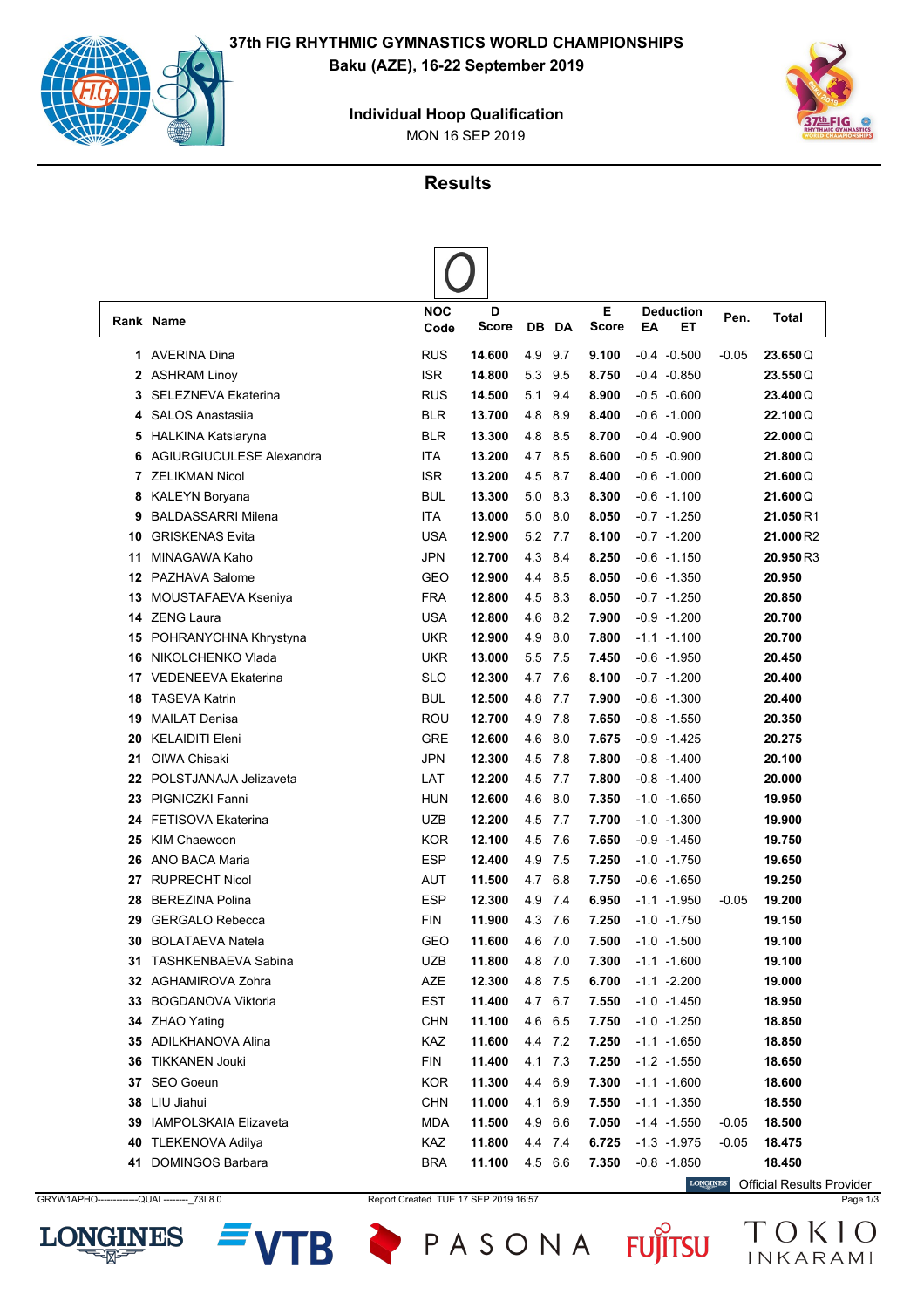

MON 16 SEP 2019 **Individual Hoop Qualification**



**Results**

 $\sqrt{ }$ 

|     | Rank Name                       | <b>NOC</b><br>Code | D<br><b>Score</b> |     | DB DA       | E<br><b>Score</b> | ΕA | <b>Deduction</b><br>EТ | Pen.    | Total  |
|-----|---------------------------------|--------------------|-------------------|-----|-------------|-------------------|----|------------------------|---------|--------|
|     | 42 MILLON Maena                 | <b>FRA</b>         | 10.600            |     | 4.4 6.2     | 7.550             |    | $-0.8 - 1.650$         |         | 18.150 |
| 43  | <b>UCHIDA Katherine</b>         | CAN                | 11.100            | 4.6 | 6.5         | 7.000             |    | $-1.2 -1.800$          |         | 18.100 |
| 44  | DIAZ Karla                      | <b>MEX</b>         | 10.600            | 4.3 | 6.3         | 7.400             |    | $-0.8 - 1.800$         |         | 18.000 |
|     | 45 ZACREVSCHI Anastasia         | <b>MDA</b>         | 11.100            | 4.1 | 7.0         | 6.800             |    | $-1.2 -2.000$          |         | 17.900 |
| 46  | <b>BELJAJEVA Adelina</b>        | EST                | 10.800            | 4.7 | 6.1         | 6.800             |    | $-1.4 -1.800$          | -0.05   | 17.550 |
| 47  | <b>VERDES Andreea</b>           | ROU                | 10.900            | 4.1 | 6.8         | 6.600             |    | $-1.0 -2.400$          |         | 17.500 |
| 48  | <b>KOZIOL Natalia</b>           | POL                | 10.300            | 3.9 | 6.4         | 7.050             |    | $-1.1 - 1.850$         |         | 17.350 |
| 49  | <b>TUNCEL Kamelya</b>           | <b>TUR</b>         | 10.100            | 4.1 | 6.0         | 7.200             |    | $-1.1 - 1.700$         |         | 17.300 |
| 50  | <b>BUDGINAS Brigita</b>         | LTU                | 10.300            | 4.1 | 6.2         | 7.000             |    | $-1.0 -2.000$          |         | 17.300 |
| 51  | <b>CASTILLO GALINDO Rut</b>     | <b>MEX</b>         | 11.200            | 4.7 | 6.5         | 6.100             |    | $-1.3 -2.600$          |         | 17.300 |
| 52  | KIM Mun Ye                      | <b>PRK</b>         | 9.900             | 3.1 | 6.8         | 7.200             |    | $-1.1 - 1.700$         | -0.05   | 17.050 |
| 53  | <b>GARCIA Natalie</b>           | CAN                | 10.300            | 4.1 | 6.2         | 6.750             |    | $-1.2 -2.050$          |         | 17.050 |
| 54  | <b>SKITTIDI Viktoria</b>        | <b>CYP</b>         | 10.900            | 4.6 | 6.3         | 6.150             |    | $-1.7 -2.150$          |         | 17.050 |
| 55  | <b>SELIM Mariam</b>             | EGY                | 10.400            | 4.8 | 5.6         | 6.600             |    | $-1.5 - 1.900$         |         | 17.000 |
| 56  | <b>HUDIS Veronika</b>           | AZE                | 10.700            | 4.5 | 6.2         | 6.250             |    | $-1.0 -2.750$          |         | 16.950 |
| 57  | AMZAN Izzah                     | <b>MAS</b>         | 9.900             | 3.7 | 6.2         | 7.000             |    | $-1.1 - 1.900$         |         | 16.900 |
| 58  | CHAMZINA Alina                  | <b>CZE</b>         | 10.500            | 4.5 | 6.0         | 6.350             |    | $-1.3 -2.350$          |         | 16.850 |
| 59  | <b>JUHASZ Anna</b>              | <b>HUN</b>         | 10.100            | 4.5 | 5.6         | 6.600             |    | $-1.1 - 2.300$         |         | 16.700 |
| 60  | <b>BRATSBERG Ingrid</b>         | <b>NOR</b>         | 9.900             | 4.0 | 5.9         | 6.400             |    | $-1.6 -2.000$          |         | 16.300 |
| 61  | RI Un Yong                      | <b>PRK</b>         | 9.100             | 3.5 | 5.6         | 7.150             |    | $-1.1 - 1.750$         | -0.05   | 16.200 |
| 62  | <b>MARZOUK Habiba</b>           | EGY                | 9.800             | 3.6 | 6.2         | 6.250             |    | $-1.0 -2.750$          |         | 16.050 |
| 63  | <b>DUSSAN Lina</b>              | COL                | 9.600             | 3.9 | 5.7         | 6.400             |    | $-1.6 -2.000$          |         | 16.000 |
| 64  | <b>ARAUJO Rita</b>              | <b>POR</b>         | 9.700             | 3.6 | 6.1         | 6.300             |    | $-1.6 -2.100$          |         | 16.000 |
| 65  | <b>GAUDIO Natalia</b>           | <b>BRA</b>         | 10.000            | 3.5 | 6.5         | 6.200             |    | $-1.1 - 2.700$         | -0.30   | 15.900 |
| 66  | <b>ONDAATJE Anna-Marie</b>      | SRI                | 9.700             | 3.4 | 6.3         | 6.150             |    | $-1.5 -2.350$          |         | 15.850 |
| 67  | <b>FERREIRA Margarida</b>       | <b>POR</b>         | 10.000            | 4.0 | 6.0         | 5.650             |    | $-1.5 -2.850$          |         | 15.650 |
| 68  | SKLIOUTOVSKAYA-LOPEZ Aleksandra | <b>PUR</b>         | 9.400             | 3.4 | 6.0         | 6.150             |    | $-1.3 -2.550$          |         | 15.550 |
| 69  | ZALESAKOVA Sabina               | CZE                | 9.400             | 4.0 | 5.4         | 6.050             |    | $-1.8 - 2.150$         |         | 15.450 |
| 70  | STOJANOV Rejchl                 | <b>MKD</b>         | 9.500             | 3.7 | 5.8         | 5.950             |    | $-1.2 -2.850$          |         | 15.450 |
| 71  | <b>CUSNIER Giuliana</b>         | <b>PUR</b>         | 9.000             | 3.4 | 5.6         | 6.300             |    | $-1.5 -2.200$          |         | 15.300 |
| 72  | KILIANOVA Xenia                 | <b>SVK</b>         | 8.600             | 3.9 | 4.7         | 6.650             |    | $-1.3 -2.050$          |         | 15.250 |
|     | 73 KIROI-BOGATYREVA Alexandra   | <b>AUS</b>         | 9.500             |     | 4.0 5.5     | 5.750             |    | $-1.4 -2.850$          |         | 15.250 |
|     | 74 BAKLAGINA Alina              | LAT                | 9.200             |     | $3.5$ 5.7   | 6.125             |    | $-1.7 -2.175$          | -0.10   | 15.225 |
|     | 75 GALINDO Vanessa              | COL                | 8.500             |     | $3.5$ $5.0$ | 6.650             |    | $-1.6 - 1.750$         |         | 15.150 |
|     | 76 SADEK Alissa                 | LBN                | 9.000             |     | 3.7 5.3     | 5.950             |    | $-1.3 -2.750$          |         | 14.950 |
| 77  | IZABEKOVA Aisha                 | KGZ                | 8.700             |     | 3.3 5.4     | 6.100             |    | $-1.7 -2.200$          | -0.05   | 14.750 |
| 78. | <b>BURGER Lilica</b>            | <b>RSA</b>         | 8.600             |     | 4.1 4.5     | 6.150             |    | $-1.4 -2.450$          | -0.05   | 14.700 |
| 79  | BYKOVSKAIA Agata                | KGZ                | 8.800             |     | 4.1 4.7     | 5.900             |    | $-1.6 -2.500$          |         | 14.700 |
| 80  | PINGOU Anastasia                | <b>CYP</b>         | 8.900             |     | $3.7$ 5.2   | 5.800             |    | $-1.8 - 2.400$         |         | 14.700 |
|     | 81 KHASHBAT Undram              | <b>MGL</b>         | 9.300             |     | 3.9 5.4     | 5.400             |    | $-2.1 - 2.500$         |         | 14.700 |
|     | 82 GERULYTE Beatrice            | LTU                | 8.600             |     | 3.3 5.3     | 6.150             |    | $-1.6 -2.250$          | $-0.10$ | 14.650 |

GRYW1APHO-------------QUAL--------\_73I 8.0 Report Created TUE 17 SEP 2019 16:57 Page 2/3



**TB** 

PASONA FUJITSU

Official Results Provider

TOKIO

INKARAMI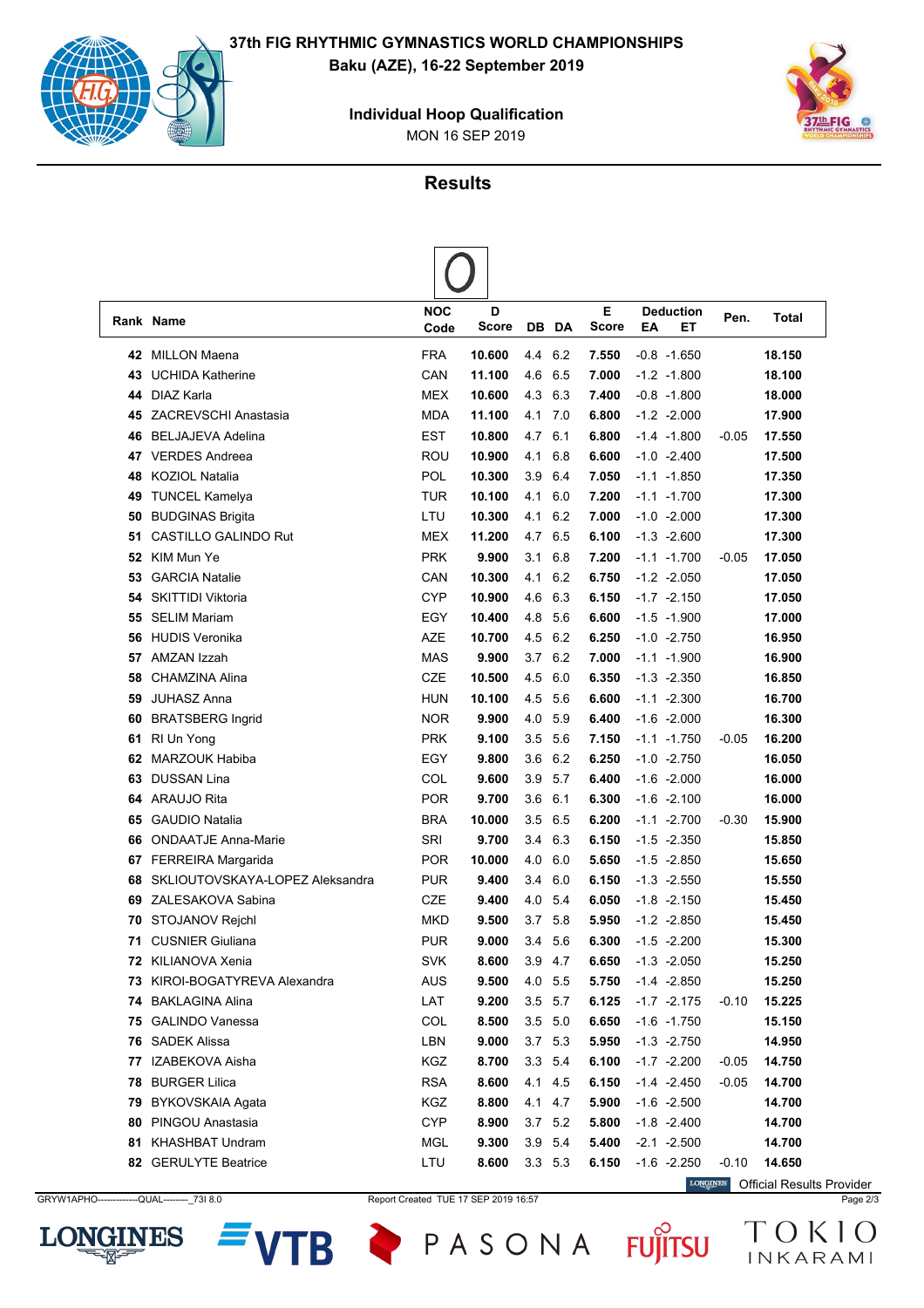

MON 16 SEP 2019 **Individual Hoop Qualification**



#### **Results**

 $\sqrt{ }$ 

|     | Rank Name                | <b>NOC</b><br>Code | D<br>Score |                  | DB DA | E<br><b>Score</b> | ΕA | <b>Deduction</b><br>EТ | Pen.    | Total  |
|-----|--------------------------|--------------------|------------|------------------|-------|-------------------|----|------------------------|---------|--------|
|     |                          |                    |            |                  |       |                   |    |                        |         |        |
|     | 83 OZCAN Zeynep          | TUR                | 8.800      | 3.7              | 5.1   | 5.800             |    | $-1.8 - 2.400$         |         | 14.600 |
| 84  | <b>IAKOVLEVA Lidija</b>  | <b>AUS</b>         | 8.900      | 3.8              | 5.1   | 5.700             |    | $-1.4 -2.900$          |         | 14.600 |
| 85  | <b>BLAZIC Andrijana</b>  | <b>SRB</b>         | 9.100      | 3.6              | 5.5   | 5.300             |    | $-1.8 - 2.900$         |         | 14.400 |
| 86  | <b>HOFMANN Lisa</b>      | <b>AUT</b>         | 8.200      | 3.3              | 4.9   | 5.900             |    | $-1.8 - 2.300$         |         | 14.100 |
| 87  | PETTERSSON Cassandra     | <b>SWE</b>         | 7.900      | 3.1              | 4.8   | 6.150             |    | $-1.4 -2.450$          |         | 14.050 |
| 88  | JUUL MOELLER Josephine   | <b>NOR</b>         | 8.900      | 4.1              | 4.8   | 5.300             |    | $-1.7 -3.000$          | $-0.30$ | 13.900 |
| 89  | <b>DERVISI Maria</b>     | <b>GRE</b>         | 9.000      | 4.7              | 4.3   | 5.250             |    | $-1.7 -3.050$          | $-0.60$ | 13.650 |
| 90  | <b>TSOGTBAYAR Saruul</b> | <b>MGL</b>         | 8.100      | 3.3              | 4.8   | 5.450             |    | $-1.9 -2.650$          |         | 13.550 |
| 91  | <b>GARDINER Shannon</b>  | <b>RSA</b>         | 7.600      | 3.2              | 4.4   | 5.900             |    | $-1.5 -2.600$          |         | 13.500 |
| 92  | <b>KOI Sie Yan</b>       | <b>MAS</b>         | 8.100      | 4.0              | 4.1   | 5.350             |    | $-1.7 -2.950$          |         | 13.450 |
| 93  | <b>GENUZIO Antonella</b> | <b>BOL</b>         | 8.100      | 3.7              | 4.4   | 5.200             |    | $-1.7 -3.100$          |         | 13.300 |
| 94  | <b>CASTIGLIONI Lucia</b> | <b>SMR</b>         | 7.900      | 3.4              | 4.5   | 5.000             |    | $-2.3 -2.700$          |         | 12.900 |
| 95  | JERMAN BUKAVEC Aja       | <b>SLO</b>         | 7.800      | 3.4              | 4.4   | 5.050             |    | $-1.8 - 3.150$         | $-0.05$ | 12.800 |
|     | 96 LIMPANICH Benjaporn   | <b>THA</b>         | 8.400      | 3.9              | 4.5   | 4.450             |    | $-2.2 -3.350$          | $-0.05$ | 12.800 |
| 97  | <b>BOZIC Laura</b>       | CRO                | 8.300      | 3.7              | 4.6   | 4.450             |    | $-2.0 -3.550$          |         | 12.750 |
| 98  | <b>GARBARINO Monica</b>  | <b>SMR</b>         | 7.300      | 3.6              | 3.7   | 5.400             |    | $-1.9 -2.700$          |         | 12.700 |
| 99  | <b>SAMBOL Lana</b>       | CRO                | 8.300      | 3.1              | 5.2   | 4.350             |    | $-1.8 - 3.850$         |         | 12.650 |
| 100 | <b>SCHULTZ Isabella</b>  | <b>DEN</b>         | 7.000      | 3.5              | 3.5   | 5.400             |    | $-1.8 - 2.800$         |         | 12.400 |
| 101 | <b>SEMANOVA Kristina</b> | <b>SVK</b>         | 7.600      | 3.3              | 4.3   | 4.750             |    | $-2.0 -3.250$          | $-0.30$ | 12.050 |
|     | 102 ALVES LOPES Marcia   | CPV                | 6.300      | 2.5              | 3.8   | 5.150             |    | $-2.0 -2.850$          |         | 11.450 |
| 103 | KULSANAWONG Nat          | THA                | 6.700      | 2.8              | 3.9   | 4.750             |    | $-2.1 - 3.150$         |         | 11.450 |
|     | 104 COUROUBLE Aya        | <b>BEL</b>         | 6.900      | 3.2              | 3.7   | 4.500             |    | $-1.7 -3.800$          |         | 11.400 |
|     | 105 GOMES Luana          | ANG                | 6.500      | 2.4              | 4.1   | 4.700             |    | $-1.9 - 3.400$         | $-0.05$ | 11.150 |
| 106 | <b>SVENNBECK Alva</b>    | <b>SWE</b>         | 5.900      | 2.7              | 3.2   | 4.600             |    | $-1.7 -3.700$          |         | 10.500 |
|     | 107 KRISTENSEN Josefie   | <b>DEN</b>         | 6.600      | $2.2\phantom{0}$ | 4.4   | 3.500             |    | $-2.2 - 4.300$         |         | 10.100 |
|     | 108 ABASTOFLOR Fabiana   | <b>BOL</b>         | 5.400      | 1.7              | 3.7   | 4.350             |    | $-1.9 -3.750$          | $-0.80$ | 8.950  |
| 109 | MARKOVIC Jovana          | <b>MNE</b>         | 4.800      | 2.0              | 2.8   | 4.000             |    | $-2.3 -3.700$          |         | 8.800  |
| 110 | <b>JOVANOVIC Anja</b>    | <b>MNE</b>         | 4.800      | 2.3              | 2.5   | 3.050             |    | $-2.5 -4.450$          |         | 7.850  |
| 111 | <b>VARAS Carla</b>       | AND                | 5.600      | 2.8              | 2.8   | 1.950             |    | $-2.4 -5.650$          | $-0.30$ | 7.250  |
| 112 | <b>TOMAS Alice</b>       | ANG                | 3.400      | 1.7              | 1.7   | 1.950             |    | $-2.7 -5.350$          |         | 5.350  |

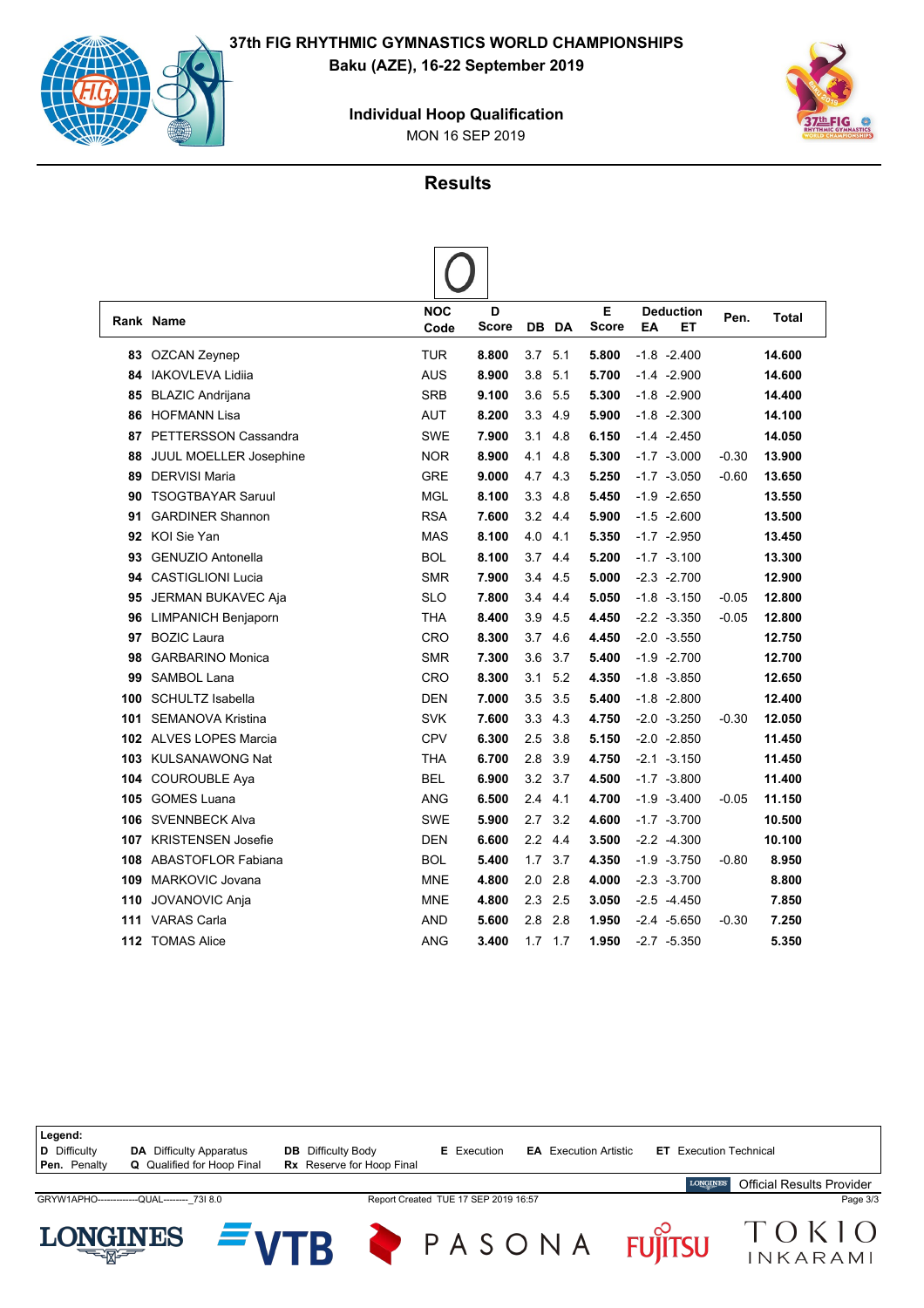

MON 16 SEP 2019 **Individual Ball Qualification**



## **Results**

|    | Rank Name                  | <b>NOC</b><br>Code | D<br><b>Score</b> | DB.     | DA      | E<br><b>Score</b> | <b>Deduction</b><br>EA<br>EТ | Pen.    | Total    |
|----|----------------------------|--------------------|-------------------|---------|---------|-------------------|------------------------------|---------|----------|
|    | 1 AVERINA Dina             | <b>RUS</b>         | 14.500            | 5.0 9.5 |         | 9.200             | $-0.3 - 0.500$               |         | 23.700Q  |
| 2  | AVERINA Arina              | <b>RUS</b>         | 14.100            | 5.1     | 9.0     | 9.150             | $-0.3 - 0.550$               | $-0.05$ | 23.200Q  |
| 3  | <b>KALEYN Boryana</b>      | <b>BUL</b>         | 13.100            | 5.2 7.9 |         | 8.350             | $-0.5 -1.150$                |         | 21.450Q  |
| 4  | NIKOLCHENKO Vlada          | <b>UKR</b>         | 12.800            | 4.8     | 8.0     | 8.600             | $-0.4 -1.000$                |         | 21.400Q  |
| 5  | <b>BALDASSARRI Milena</b>  | <b>ITA</b>         | 13.000            | 5.1     | 7.9     | 8.300             | $-0.6 -1.100$                |         | 21.300Q  |
| 6  | <b>ZELIKMAN Nicol</b>      | <b>ISR</b>         | 12.900            | 4.4     | 8.5     | 8.350             | $-0.6 -1.050$                |         | 21.250Q  |
| 7  | <b>ASHRAM Linoy</b>        | <b>ISR</b>         | 13.400            | 4.7 8.7 |         | 7.900             | $-0.6 -1.500$                | $-0.05$ | 21.250Q  |
| 8  | <b>GRISKENAS Evita</b>     | <b>USA</b>         | 12.600            | 4.8 7.8 |         | 8.600             | $-0.5 -0.900$                |         | 21.200Q  |
| 9  | AGIURGIUCULESE Alexandra   | <b>ITA</b>         | 12.600            | 5.1     | 7.5     | 8.350             | $-0.5 -1.150$                |         | 20.950R1 |
| 10 | <b>HALKINA Katsiaryna</b>  | <b>BLR</b>         | 11.800            | 4.8     | 7.0     | 8.800             | $-0.3 - 0.900$               |         | 20.600R2 |
| 11 | <b>VEDENEEVA Ekaterina</b> | <b>SLO</b>         | 12.300            | 5.5     | 6.8     | 8.250             | $-0.7 -1.050$                | $-0.05$ | 20.500R3 |
| 12 | <b>ZENG Laura</b>          | <b>USA</b>         | 12.000            | 4.4 7.6 |         | 8.400             | $-0.6 -1.000$                |         | 20.400   |
| 13 | MINAGAWA Kaho              | <b>JPN</b>         | 12.200            | 4.2 8.0 |         | 8.100             | $-0.6 -1.300$                |         | 20.300   |
| 14 | <b>MAILAT Denisa</b>       | ROU                | 12.800            | 5.0 7.8 |         | 7.300             | $-1.0 -1.700$                |         | 20.100   |
| 15 | POHRANYCHNA Khrystyna      | UKR                | 12.300            | 5.0     | 7.3     | 7.750             | $-1.0 -1.250$                |         | 20.050   |
| 16 | AGHAMIROVA Zohra           | AZE                | 12.000            | 5.1     | 6.9     | 7.950             | $-0.7 -1.350$                |         | 19.950   |
| 17 | <b>ZHAO Yating</b>         | <b>CHN</b>         | 11.800            | 5.1     | 6.7     | 7.900             | $-0.9 - 1.200$               |         | 19.700   |
| 18 | <b>HARNASKO Alina</b>      | <b>BLR</b>         | 11.400            | 4.9     | 6.5     | 8.200             | $-0.7 -1.100$                |         | 19.600   |
| 19 | <b>UCHIDA Katherine</b>    | CAN                | 12.000            | 5.2 6.8 |         | 7.550             | $-0.9 - 1.550$               |         | 19.550   |
| 19 | <b>BEREZINA Polina</b>     | <b>ESP</b>         | 12.000            | 4.4 7.6 |         | 7.550             | $-0.9 -1.550$                |         | 19.550   |
| 21 | MOUSTAFAEVA Kseniya        | <b>FRA</b>         | 11.700            | 4.6     | 7.1     | 7.800             | $-0.8 - 1.400$               |         | 19.500   |
| 22 | <b>TASEVA Katrin</b>       | BUL                | 12.000            | 4.8     | 7.2     | 7.500             | $-0.8 -1.700$                |         | 19.500   |
| 23 | <b>KELAIDITI Eleni</b>     | <b>GRE</b>         | 11.600            | 4.7     | 6.9     | 7.600             | $-1.0 - 1.400$               |         | 19.200   |
| 24 | POLSTJANAJA Jelizaveta     | LAT                | 11.300            | 4.7     | 6.6     | 7.850             | $-0.8 - 1.350$               |         | 19.150   |
| 25 | <b>DOMINGOS Barbara</b>    | <b>BRA</b>         | 11.800            | 4.3 7.5 |         | 7.300             | $-1.0 -1.700$                |         | 19.100   |
| 26 | <b>GERGALO Rebecca</b>     | <b>FIN</b>         | 11.500            | 4.2 7.3 |         | 7.450             | $-1.0 -1.550$                |         | 18.950   |
| 27 | OIWA Chisaki               | <b>JPN</b>         | 11.600            | 4.6     | 7.0     | 7.300             | $-0.9 -1.800$                |         | 18.900   |
| 28 | <b>TLEKENOVA Adilya</b>    | KAZ                | 11.600            | 4.1     | 7.5     | 7.100             | $-1.1 - 1.800$               |         | 18.700   |
| 29 | <b>BOGDANOVA Viktoria</b>  | <b>EST</b>         | 10.900            | 4.3     | 6.6     | 7.600             | $-1.0 - 1.400$               |         | 18.500   |
| 30 | PIGNICZKI Fanni            | <b>HUN</b>         | 11.000            | 4.3     | 6.7     | 7.500             | $-0.9 - 1.600$               |         | 18.500   |
|    | 31 FETISOVA Ekaterina      | <b>UZB</b>         | 10.900            | 4.5 6.4 |         | 7.550             | $-0.9 -1.550$                |         | 18.450   |
|    | 32 DIAZ Karla              | <b>MEX</b>         | 11.000            | 4.5 6.5 |         | 7.450             | $-0.9 -1.650$                |         | 18.450   |
|    | 33 AMZAN Izzah             | <b>MAS</b>         | 11.000            | 4.4 6.6 |         | 7.400             | $-1.0 - 1.600$               |         | 18.400   |
| 34 | MAGOPOULOU Ioanna          | <b>GRE</b>         | 11.000            |         | 4.3 6.7 | 7.350             | $-1.0 -1.650$                |         | 18.350   |
|    | <b>35 TUNCEL Kamelya</b>   | <b>TUR</b>         | 11.600            | 4.8 6.8 |         | 6.750             | $-1.3 - 1.950$               |         | 18.350   |
|    | 36 ANO BACA Maria          | <b>ESP</b>         | 11.000            | 4.7 6.3 |         | 7.350             | $-0.9 -1.750$                | $-0.05$ | 18.300   |
|    | 37 GAUDIO Natalia          | <b>BRA</b>         | 11.100            |         | 4.1 7.0 | 7.000             | $-1.3 - 1.700$               |         | 18.100   |
| 38 | KIM Chaewoon               | <b>KOR</b>         | 11.200            | 4.8 6.4 |         | 6.900             | $-1.0 -2.100$                |         | 18.100   |
| 39 | <b>TASHKENBAEVA Sabina</b> | UZB                | 10.700            | 4.6 6.1 |         | 7.300             | $-1.0 -1.700$                |         | 18.000   |
|    | 40 SEO Goeun               | <b>KOR</b>         | 10.200            | 4.6 5.6 |         | 7.700             | $-0.8 - 1.500$               |         | 17.900   |
|    | 41 LIU Jiahui              | <b>CHN</b>         | 10.300            | 44 59   |         | 7.500             | $-1.0 -1.500$                |         | 17.800   |

GRYW1APBA-------------QUAL---------\_73I 8.0 Report Created TUE 17 SEP 2019 16:57 Page 1/3



TB

PASONA FUJITSU

Official Results Provider

TOKIO INKARAMI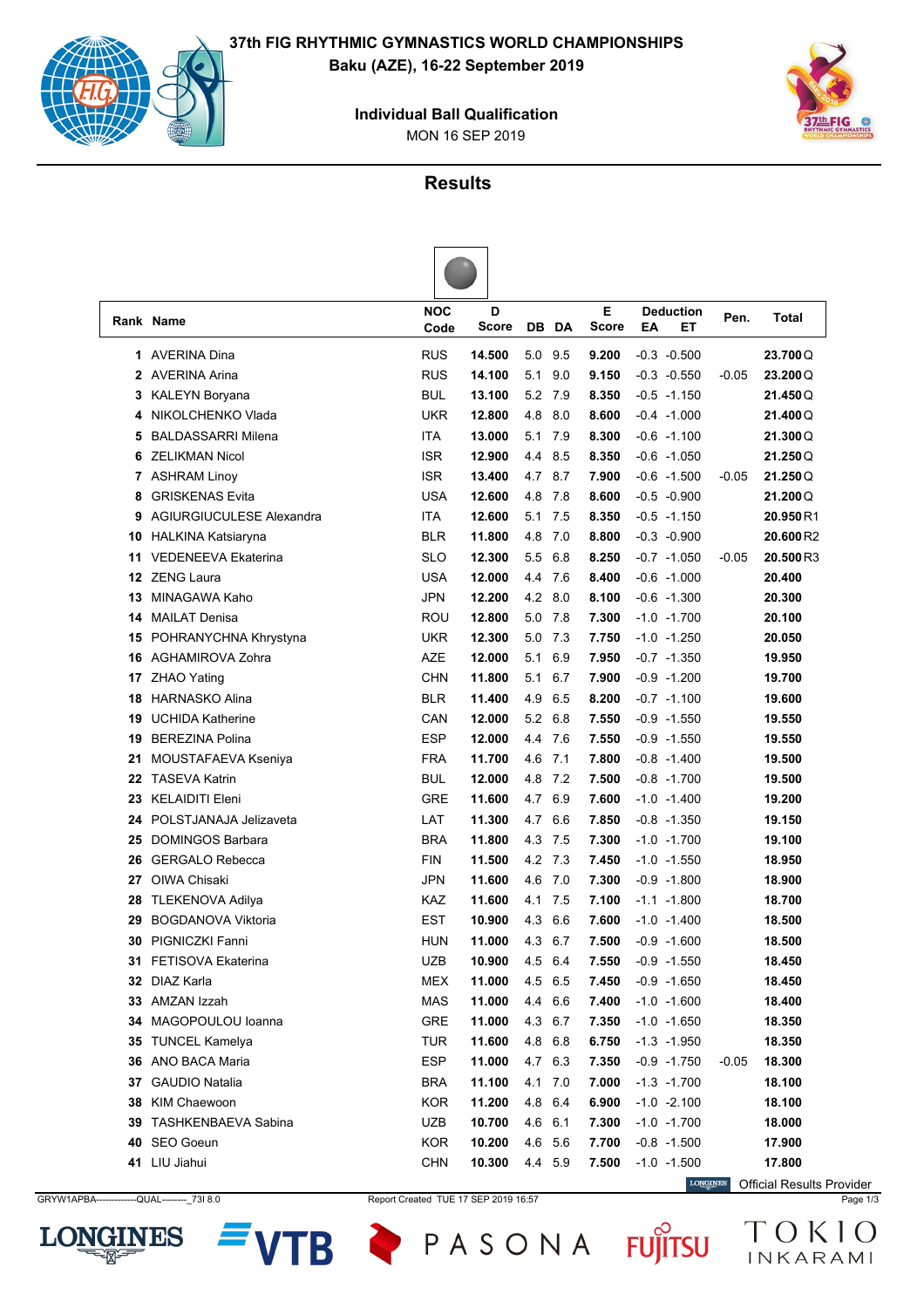



MON 16 SEP 2019 **Individual Ball Qualification**



## **Results**

|    | Rank Name                     | <b>NOC</b><br>Code | D<br>Score |                | <b>DB</b> DA | Е<br><b>Score</b> | <b>Deduction</b><br>EA<br>EТ | Pen.    | <b>Total</b> |
|----|-------------------------------|--------------------|------------|----------------|--------------|-------------------|------------------------------|---------|--------------|
| 42 | <b>HUDIS Veronika</b>         | AZE                | 10.200     | 4.1            | 6.1          | 7.500             | $-0.7 -1.800$                |         | 17.700       |
| 43 | <b>ADILKHANOVA Alina</b>      | KAZ                | 10.300     | 4.0            | 6.3          | 7.350             | $-1.1 - 1.550$               |         | 17.650       |
| 44 | <b>IAMPOLSKAIA Elizaveta</b>  | <b>MDA</b>         | 10.900     | 4.4            | 6.5          | 6.750             | $-1.5 - 1.750$               |         | 17.650       |
| 45 | <b>CRANE Sophie</b>           | CAN                | 10.700     | 4.3            | 6.4          | 6.850             | $-1.2 -1.950$                |         | 17.550       |
| 46 | PODGORSEK Aleksandra          | <b>SLO</b>         | 11.200     | 4.6            | 6.6          | 6.400             | $-1.3 - 2.300$               | $-0.05$ | 17.550       |
| 47 | CHAMZINA Alina                | <b>CZE</b>         | 10.300     | 4.6            | 5.7          | 7.150             | $-0.9 - 1.950$               |         | 17.450       |
| 48 | <b>ZACREVSCHI Anastasia</b>   | <b>MDA</b>         | 10.400     | 4.3            | 6.1          | 7.000             | $-1.2 -1.800$                |         | 17.400       |
| 49 | <b>RUPRECHT Nicol</b>         | AUT                | 10.300     | 4.5            | 5.8          | 7.050             | $-0.8 -2.150$                |         | 17.350       |
| 50 | KIROI-BOGATYREVA Alexandra    | AUS                | 10.500     | 3.4            | 7.1          | 6.750             | $-1.4$ $-1.850$              |         | 17.250       |
| 51 | FERREIRA Margarida            | <b>POR</b>         | 10.000     | 4.0            | 6.0          | 7.200             | $-1.2 -1.600$                |         | 17.200       |
| 52 | <b>MARZOUK Habiba</b>         | EGY                | 10.000     | 4.3            | 5.7          | 6.950             | $-1.0 -2.050$                |         | 16.950       |
| 53 | <b>ARAUJO Rita</b>            | <b>POR</b>         | 10.100     | 4.0            | 6.1          | 6.850             | $-1.3 - 1.850$               | -0.05   | 16.900       |
| 54 | <b>KOZIOL Natalia</b>         | POL                | 10.600     | 4.3            | 6.3          | 6.275             | $-1.6 -2.125$                |         | 16.875       |
| 55 | <b>BOZIC Laura</b>            | CRO                | 9.800      | 4.2            | 5.6          | 6.800             | $-1.4 -1.800$                |         | 16.600       |
| 56 | CASTILLO GALINDO Rut          | <b>MEX</b>         | 11.000     | 4.6            | 6.4          | 5.900             | $-1.4 -2.700$                | $-0.30$ | 16.600       |
| 57 | <b>IAKOVLEVA Lidija</b>       | <b>AUS</b>         | 9.700      | 3.9            | 5.8          | 6.850             | $-1.1 - 2.050$               |         | 16.550       |
| 58 | <b>JUHASZ Anna</b>            | <b>HUN</b>         | 9.800      | 4.2            | 5.6          | 6.650             | $-1.2 -2.150$                |         | 16.450       |
| 59 | KIM Mun Ye                    | <b>PRK</b>         | 10.100     | 4.2 5.9        |              | 6.400             | $-1.3 -2.300$                | -0.05   | 16.450       |
| 60 | PAZHAVA Salome                | GEO                | 9.300      | 4.5 4.8        |              | 7.150             | $-0.7 -2.150$                | -0.05   | 16.400       |
| 61 | KOI Sie Yan                   | <b>MAS</b>         | 9.600      | 4.2            | 5.4          | 6.800             | $-1.3 - 1.900$               |         | 16.400       |
| 62 | <b>ROMENSKI Valerie</b>       | <b>FRA</b>         | 10.000     | 4.3            | 5.7          | 6.400             | $-1.5 -2.100$                |         | 16.400       |
| 63 | RI Un Yong                    | <b>PRK</b>         | 9.500      | 3.7            | 5.8          | 6.850             | $-1.1 - 2.050$               |         | 16.350       |
| 64 | <b>BOLATAEVA Natela</b>       | GEO                | 8.800      | 4.8            | 4.0          | 7.450             | $-0.6 - 1.950$               |         | 16.250       |
| 65 | SOBHY Tia                     | EGY                | 9.400      | 3.2            | 6.2          | 6.800             | $-1.3 - 1.900$               |         | 16.200       |
| 66 | <b>SKITTIDI Viktoria</b>      | <b>CYP</b>         | 10.500     | 4.5            | 6.0          | 5.700             | $-1.5 -2.800$                |         | 16.200       |
| 67 | KILIANOVA Xenia               | <b>SVK</b>         | 9.200      | 3.9            | 5.3          | 6.850             | $-1.3 - 1.850$               | $-0.10$ | 15.950       |
| 68 | <b>JUUL MOELLER Josephine</b> | <b>NOR</b>         | 9.200      | 3.9            | 5.3          | 6.750             | $-1.1 - 2.150$               |         | 15.950       |
| 69 | <b>BAKLAGINA Alina</b>        | LAT                | 9.300      | 3.9            | 5.4          | 6.400             | $-1.3 -2.300$                |         | 15.700       |
| 70 | <b>VERDES Andreea</b>         | ROU                | 9.600      | 4.1            | 5.5          | 6.100             | $-1.3 -2.600$                |         | 15.700       |
| 71 | <b>TIKKANEN Jouki</b>         | <b>FIN</b>         | 9.800      | 4.1            | 5.7          | 5.900             | $-1.4 -2.700$                |         | 15.700       |
|    | 72 STOJANOV Rejchl            | <b>MKD</b>         | 10.100     | 4.3            | 5.8          | 5.500             | $-1.6 -2.900$                | -0.05   | 15.550       |
|    | 73 DUSSAN Lina                | COL                | 9.600      | 4.0 5.6        |              | 5.800             | $-1.7 -2.500$                |         | 15.400       |
|    | 74 OZCAN Zeynep               | <b>TUR</b>         | 9.700      | 4.2 5.5        |              | 5.700             | $-1.6 -2.700$                |         | 15.400       |
|    | 75 VINAS Oriana               | COL                | 9.000      | 4.1 4.9        |              | 6.200             | $-1.5 -2.300$                |         | 15.200       |
| 76 | <b>GERULYTE Beatrice</b>      | LTU                | 9.500      | 3.5 6.0        |              | 5.550             | $-1.7 -2.750$                |         | 15.050       |
| 77 | <b>SADEK Alissa</b>           | LBN                | 8.900      | 3.8 5.1        |              | 5.850             | $-1.6 -2.550$                |         | 14.750       |
| 78 | AESMA Carmen Marii            | <b>EST</b>         | 10.200     | 4.4 5.8        |              | 5.200             | $-1.6 -3.200$                | -0.70   | 14.700       |
| 79 | <b>SEMANOVA Kristina</b>      | <b>SVK</b>         | 8.300      |                | 3.4 4.9      | 6.350             | $-1.7 - 1.950$               |         | 14.650       |
| 80 | <b>ONDAATJE Anna-Marie</b>    | SRI                | 8.200      | $3.2\quad 5.0$ |              | 6.350             | $-1.4 -2.250$                |         | 14.550       |
| 81 | <b>GARDINER Shannon</b>       | <b>RSA</b>         | 7.600      | 4.0 3.6        |              | 6.750             | $-1.4 - 1.850$               |         | 14.350       |
|    | 82 BLAZIC Andrijana           | <b>SRB</b>         | 9.100      | 4.1 5.0        |              | 5.250             | $-2.1 - 2.650$               |         | 14.350       |

GRYW1APBA-------------QUAL---------\_73I 8.0 Report Created TUE 17 SEP 2019 16:57 Page 2/3



TB

PASONA FUJITSU

Official Results Provider

TOKIO

INKARAMI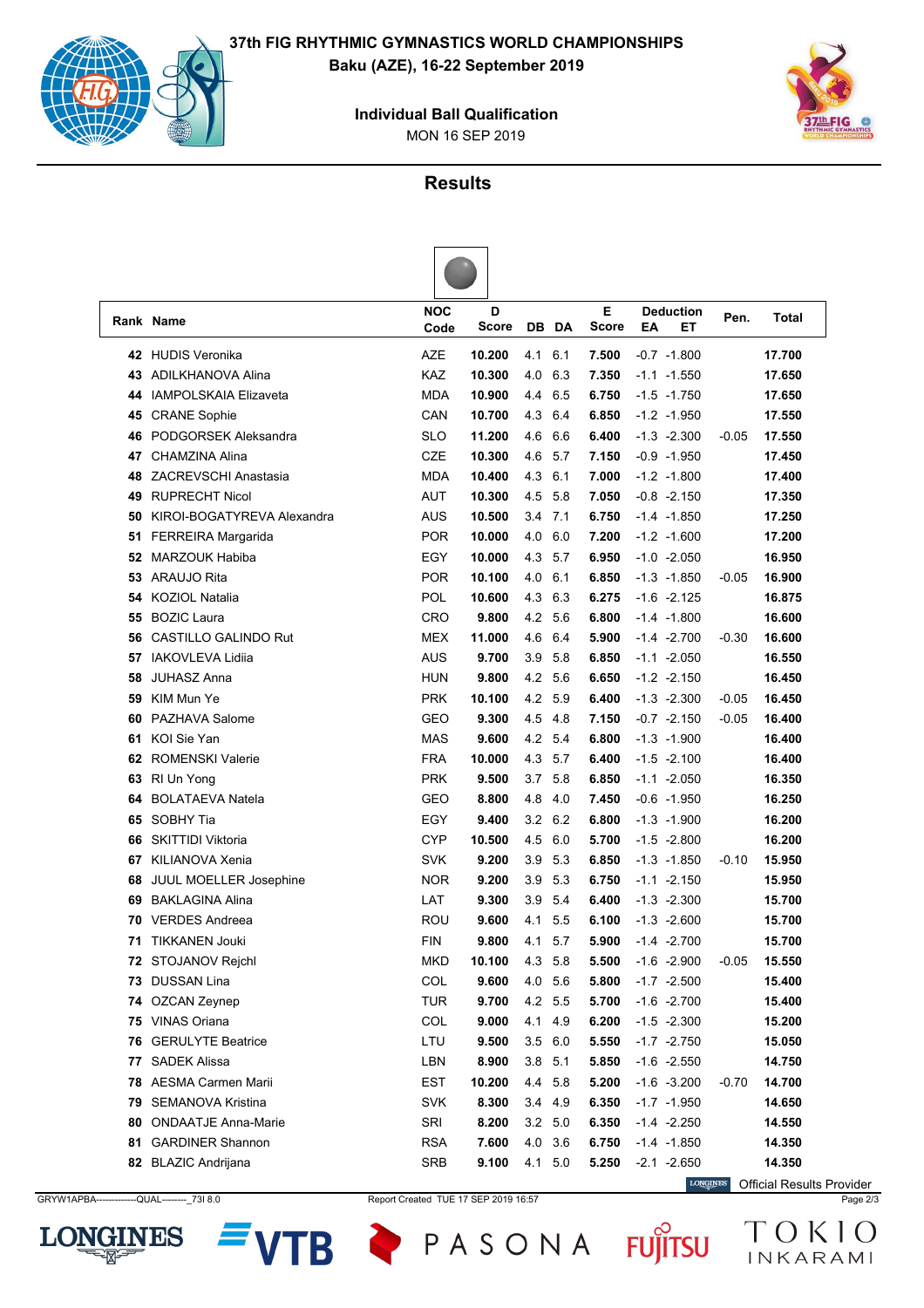**37th FIG RHYTHMIC GYMNASTICS WORLD CHAMPIONSHIPS Baku (AZE), 16-22 September 2019**



MON 16 SEP 2019 **Individual Ball Qualification**



#### **Results**

|     | Rank Name                       | <b>NOC</b><br>Code | D<br>Score |     | DB DA | Е<br><b>Score</b> | <b>Deduction</b><br>ET<br>EA | Pen.    | <b>Total</b> |
|-----|---------------------------------|--------------------|------------|-----|-------|-------------------|------------------------------|---------|--------------|
| 83  | <b>IVANOVA Julija</b>           | LTU                | 9.700      | 3.9 | 5.8   | 4.800             | $-2.0 -3.200$                | $-0.30$ | 14.200       |
| 84. | ZALESAKOVA Sabina               | <b>CZE</b>         | 8.700      | 4.0 | 4.7   | 5.400             | $-1.9 -2.700$                |         | 14.100       |
| 85  | <b>SVENNBECK Alva</b>           | <b>SWE</b>         | 7.400      | 2.9 | 4.5   | 6.600             | $-1.3 -2.100$                |         | 14.000       |
| 86  | <b>HOFMANN Lisa</b>             | <b>AUT</b>         | 8.000      | 3.9 | 4.1   | 5.925             | $-1.7 -2.375$                |         | 13.925       |
| 87  | <b>CUSNIER Giuliana</b>         | <b>PUR</b>         | 8.200      | 3.8 | 4.4   | 5.700             | $-2.2 -2.100$                | $-0.05$ | 13.850       |
| 88  | <b>BURGER Lilica</b>            | <b>RSA</b>         | 7.900      | 3.3 | 4.6   | 5.700             | $-1.8 - 2.500$               |         | 13.600       |
| 89  | SKLIOUTOVSKAYA-LOPEZ Aleksandra | <b>PUR</b>         | 7.200      | 2.6 | 4.6   | 6.300             | $-1.3 -2.400$                |         | 13.500       |
| 90  | <b>CASTIGLIONI Lucia</b>        | <b>SMR</b>         | 7.900      | 3.2 | 4.7   | 5.600             | $-1.7 -2.700$                |         | 13.500       |
| 91  | <b>GENUZIO Antonella</b>        | <b>BOL</b>         | 8.000      | 3.6 | 4.4   | 5.500             | $-1.6 -2.900$                | $-0.05$ | 13.450       |
| 92  | <b>LIMPANICH Benjaporn</b>      | THA                | 8.100      | 4.1 | 4.0   | 5.200             | $-2.1 - 2.700$               |         | 13.300       |
| 93  | <b>ABASTOFLOR Fabiana</b>       | <b>BOL</b>         | 8.200      | 3.6 | 4.6   | 5.100             | $-1.8 - 3.100$               |         | 13.300       |
| 94  | PETTERSSON Cassandra            | <b>SWE</b>         | 7.200      | 3.3 | 3.9   | 5.900             | $-1.6 -2.500$                |         | 13.100       |
| 95  | <b>GOMES Luana</b>              | ANG                | 7.500      | 3.1 | 4.4   | 5.600             | $-1.7 -2.700$                |         | 13.100       |
| 96  | IZABEKOVA Aisha                 | <b>KGZ</b>         | 8.100      | 3.8 | 4.3   | 4.950             | $-1.8 - 3.250$               |         | 13.050       |
| 97  | <b>COUROUBLE Aya</b>            | <b>BEL</b>         | 7.600      | 3.8 | 3.8   | 5.300             | $-1.8 - 2.900$               | $-0.05$ | 12.850       |
| 98  | <b>SCHULTZ Isabella</b>         | <b>DEN</b>         | 8.000      | 3.2 | 4.8   | 4.600             | $-2.1 - 3.300$               |         | 12.600       |
| 99  | BYKOVSKAIA Agata                | <b>KGZ</b>         | 7.800      | 3.6 | 4.2   | 4.725             | $-2.2 -3.075$                |         | 12.525       |
| 100 | <b>SAMBOL Lana</b>              | CRO                | 6.300      | 2.2 | 4.1   | 6.300             | $-1.4 -2.300$                | $-0.15$ | 12.450       |
| 101 | <b>TSOGTBAYAR Saruul</b>        | <b>MGL</b>         | 6.800      | 2.9 | 3.9   | 5.600             | $-1.9 -2.500$                |         | 12.400       |
| 102 | <b>GARBARINO Monica</b>         | <b>SMR</b>         | 7.300      | 3.1 | 4.2   | 5.100             | $-1.7 -3.200$                |         | 12,400       |
|     | 103 KULSANAWONG Nat             | THA                | 7.300      | 3.4 | 3.9   | 5.050             | $-2.0 -2.950$                |         | 12.350       |
|     | 104 BRATSBERG Ingrid            | <b>NOR</b>         | 7.200      | 3.8 | 3.4   | 5.050             | $-2.0 -2.950$                | $-0.30$ | 11.950       |
|     | 105 PINGOU Anastasia            | <b>CYP</b>         | 8.400      | 3.4 | 5.0   | 3.500             | $-2.3 -4.200$                | $-0.30$ | 11.600       |
|     | 106 ALVES LOPES Marcia          | CPV                | 6.300      | 2.3 | 4.0   | 4.950             | $-1.8 - 3.250$               |         | 11.250       |
|     | 107 KRISTENSEN Emilie           | <b>DEN</b>         | 6.900      | 2.7 | 4.2   | 4.200             | $-2.3 -3.500$                |         | 11.100       |
| 108 | <b>MARKOVIC Jovana</b>          | <b>MNE</b>         | 5.200      | 2.0 | 3.2   | 4.900             | $-2.3 -2.800$                |         | 10.100       |
|     | 109 KHASHBAT Undram             | <b>MGL</b>         | 7.000      | 3.2 | 3.8   | 2.600             | $-2.7 - 4.700$               |         | 9.600        |
|     | 110 VARAS Carla                 | <b>AND</b>         | 6.400      | 2.4 | 4.0   | 2.200             | $-2.5 -5.300$                | $-0.30$ | 8.300        |
| 111 | <b>JOVANOVIC Anja</b>           | <b>MNE</b>         | 3.100      | 1.7 | 1.4   | 2.550             | $-2.6 -4.850$                |         | 5.650        |
| 112 | <b>TOMAS Alice</b>              | ANG                | 2.500      | 1.2 | 1.3   | 1.350             | $-3.1 - 5.550$               |         | 3.850        |

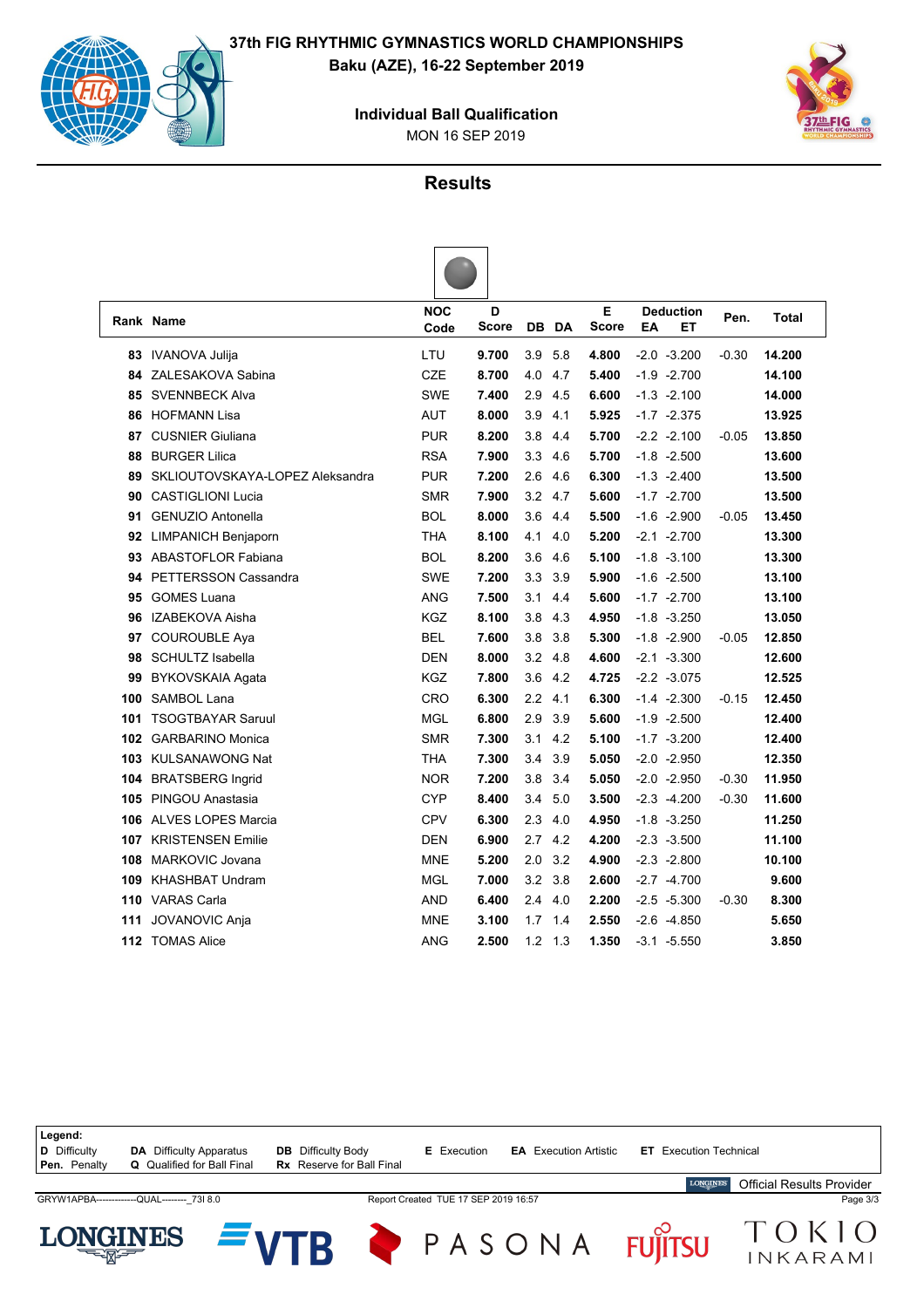

WED 18 SEP 2019 **Individual Clubs Qualification**



### **Results**

 $\theta$ 

|    | Rank Name                  | <b>NOC</b><br>Code | D<br>Score |     | DB DA   | Е<br><b>Score</b>     | ΕA | <b>Deduction</b><br>EТ | Pen.    | Total     |
|----|----------------------------|--------------------|------------|-----|---------|-----------------------|----|------------------------|---------|-----------|
|    | 1 AVERINA Arina            | <b>RUS</b>         | 15.000     |     | 5.3 9.7 | 9.250                 |    | $-0.3 - 0.450$         |         | 24.250Q   |
|    | 2 AVERINA Dina             | <b>RUS</b>         | 14.800     |     | 5.1 9.7 | 9.200                 |    | $-0.3 - 0.500$         |         | 24.000Q   |
|    | 3 ASHRAM Linoy             | <b>ISR</b>         | 14.700     |     | 5.4 9.3 | 8.900                 |    | $-0.4$ $-0.700$        |         | 23.600Q   |
| 4  | NIKOLCHENKO Vlada          | <b>UKR</b>         | 14.600     |     | 6.2 8.4 | 8.850                 |    | $-0.4 -0.750$          |         | 23.450Q   |
| 5  | <b>SELEZNEVA Ekaterina</b> | <b>RUS</b>         | 13.700     | 4.9 | 8.8     | 9.000                 |    | $-0.4 - 0.600$         | $-0.10$ | 22.600    |
| 6  | <b>ZELIKMAN Nicol</b>      | <b>ISR</b>         | 13.500     | 4.5 | 9.0     | 8.600                 |    | $-0.5 - 0.900$         |         | 22.100Q   |
|    | 7 AGIURGIUCULESE Alexandra | <b>ITA</b>         | 13.400     |     | 5.1 8.3 | 8.550                 |    | $-0.5 - 0.950$         |         | 21.950Q   |
| 8  | HALKINA Katsiaryna         | <b>BLR</b>         | 13.000     | 5.0 | 8.0     | 8.900                 |    | $-0.4 -0.700$          |         | 21.900Q   |
| 9  | <b>HARNASKO Alina</b>      | <b>BLR</b>         | 13.300     |     | 4.7 8.6 | 8.300                 |    | $-0.7 -1.000$          |         | 21.600Q   |
| 10 | <b>KALEYN Boryana</b>      | <b>BUL</b>         | 13.200     | 5.1 | 8.1     | 8.150                 |    | $-0.6 -1.250$          |         | 21.350R1  |
| 11 | <b>ZENG Laura</b>          | <b>USA</b>         | 12.600     |     | 4.6 8.0 | 8.550                 |    | $-0.5 - 0.950$         |         | 21.150 R2 |
|    | 12 AGHAMIROVA Zohra        | <b>AZE</b>         | 13.000     |     | 5.5 7.5 | 8.100                 |    | $-0.6 -1.300$          |         | 21.100R3  |
| 13 | PAZHAVA Salome             | GEO                | 12.400     |     | 5.0 7.4 | 8.600                 |    | $-0.5 - 0.900$         | $-0.05$ | 20.950    |
| 14 | <b>GRISKENAS Evita</b>     | USA                | 12.400     | 5.0 | 7.4     | 8.300                 |    | $-0.6 - 1.100$         |         | 20.700    |
| 15 | MINAGAWA Kaho              | <b>JPN</b>         | 12.100     | 4.3 | 7.8     | 8.350                 |    | $-0.6 -1.050$          |         | 20.450    |
| 16 | <b>MELESHCHUK Yeva</b>     | <b>UKR</b>         | 12.800     | 5.5 | 7.3     | 7.650                 |    | $-0.9 - 1.450$         |         | 20.450    |
|    | 17 VEDENEEVA Ekaterina     | <b>SLO</b>         | 12.500     |     | 5.0 7.5 | 7.925                 |    | $-0.7 -1.375$          |         | 20.425    |
| 18 | <b>TASEVA Katrin</b>       | <b>BUL</b>         | 12.700     |     | 5.1 7.6 | 7.700                 |    | $-1.0 - 1.300$         |         | 20.400    |
| 19 | <b>VLADINOVA Neviana</b>   | <b>BUL</b>         | 12.000     |     | 5.0 7.0 | 8.300                 |    | $-0.8 - 0.900$         |         | 20.300    |
| 20 | MOUSTAFAEVA Kseniya        | <b>FRA</b>         | 12.200     | 5.0 | 7.2     | 8.100                 |    | $-0.8 - 1.100$         |         | 20.300    |
| 21 | <b>BALDASSARRI Milena</b>  | <b>ITA</b>         | 13.000     |     | 5.0 8.0 | 7.300                 |    | $-0.8 - 1.900$         |         | 20.300    |
|    | 22 VORONKOV Nicol          | <b>ISR</b>         | 12.100     | 4.9 | 7.2     | 8.150                 |    | $-0.7 -1.150$          |         | 20.250    |
| 23 | <b>SALOS Anastasiia</b>    | <b>BLR</b>         | 12.300     |     | 4.7 7.6 | 7.900                 |    | $-0.7 -1.400$          |         | 20.200    |
| 24 | MAILAT Denisa              | ROU                | 12.500     |     | 4.5 8.0 | 7.650                 |    | $-0.9 - 1.450$         |         | 20.150    |
| 25 | <b>KIM Chaewoon</b>        | <b>KOR</b>         | 12.400     |     | 4.8 7.6 | 7.650                 |    | $-1.0 - 1.350$         |         | 20.050    |
| 26 | PIGNICZKI Fanni            | <b>HUN</b>         | 12.000     | 4.0 | 8.0     | 7.750                 |    | $-0.7 -1.550$          |         | 19.750    |
| 27 | <b>GAUDIO Natalia</b>      | <b>BRA</b>         | 12.200     | 4.1 | 8.1     | 7.450                 |    | $-0.8 - 1.750$         |         | 19.650    |
| 28 | <b>DOMINGOS Barbara</b>    | <b>BRA</b>         | 12.400     | 4.5 | 7.9     | 7.250                 |    | $-1.1 - 1.650$         |         | 19.650    |
| 29 | <b>GERGALO Rebecca</b>     | <b>FIN</b>         | 12.000     |     | 4.7 7.3 | 7.600                 |    | $-0.9 -1.500$          |         | 19.600    |
| 30 | <b>FETISOVA Ekaterina</b>  | <b>UZB</b>         | 12.300     |     | 4.8 7.5 | 7.300                 |    | $-1.3 - 1.400$         |         | 19.600    |
|    | 31 BEREZINA Polina         | <b>ESP</b>         | 12.300     |     | 4.7 7.6 | $7.175 - 1.2 - 1.625$ |    |                        |         | 19.475    |
|    | 32 BOLATAEVA Natela        | GEO                | 11.200     |     | 4.9 6.3 | 8.250                 |    | $-0.6 -1.150$          |         | 19.450    |
|    | 33 VERDES Andreea          | <b>ROU</b>         | 12.200     |     | 5.0 7.2 | 7.150                 |    | $-1.3 - 1.550$         |         | 19.350    |
|    | <b>34 GARCIA Natalia</b>   | <b>ESP</b>         | 12.600     |     | 4.8 7.8 | 6.750                 |    | $-1.4 -1.850$          |         | 19.350    |
|    | 35 MAGOPOULOU loanna       | <b>GRE</b>         | 12.100     |     | 4.5 7.6 | 7.200                 |    | $-1.2 -1.600$          |         | 19.300    |
|    | <b>36</b> OIWA Chisaki     | JPN                | 12.200     |     | 5.0 7.2 | 7.100                 |    | $-1.0 -1.900$          |         | 19.300    |
|    | 37 POHRANYCHNA Khrystyna   | <b>UKR</b>         | 13.000     |     | 4.9 8.1 | 6.300                 |    | $-1.0 -2.700$          | $-0.10$ | 19.200    |
|    | 38 KITA Sumire             | <b>JPN</b>         | 11.900     |     | 4.6 7.3 | 7.275                 |    | $-1.3 - 1.425$         |         | 19.175    |
| 39 | MAFFEIS Sofia              | ITA                | 11.900     |     | 4.7 7.2 | 7.250                 |    | $-0.7 -2.050$          |         | 19.150    |
|    | 40 ADILKHANOVA Alina       | KAZ                | 12.200     |     | 4.7 7.5 | 6.950                 |    | $-1.4 - 1.650$         |         | 19.150    |
|    | 41 ZHAO Yating             | <b>CHN</b>         | 11.500     |     | 5.5 6.0 | 7.600                 |    | $-0.9 - 1.500$         |         | 19.100    |

LON

**INES** 

GRYW1APCL-------------QUAL---------\_73I 8.0 Report Created THU 19 SEP 2019 17:37 Page 1/4

VTB PASONA FUJITSU TOKIO

**LONGINES** Official Results Provider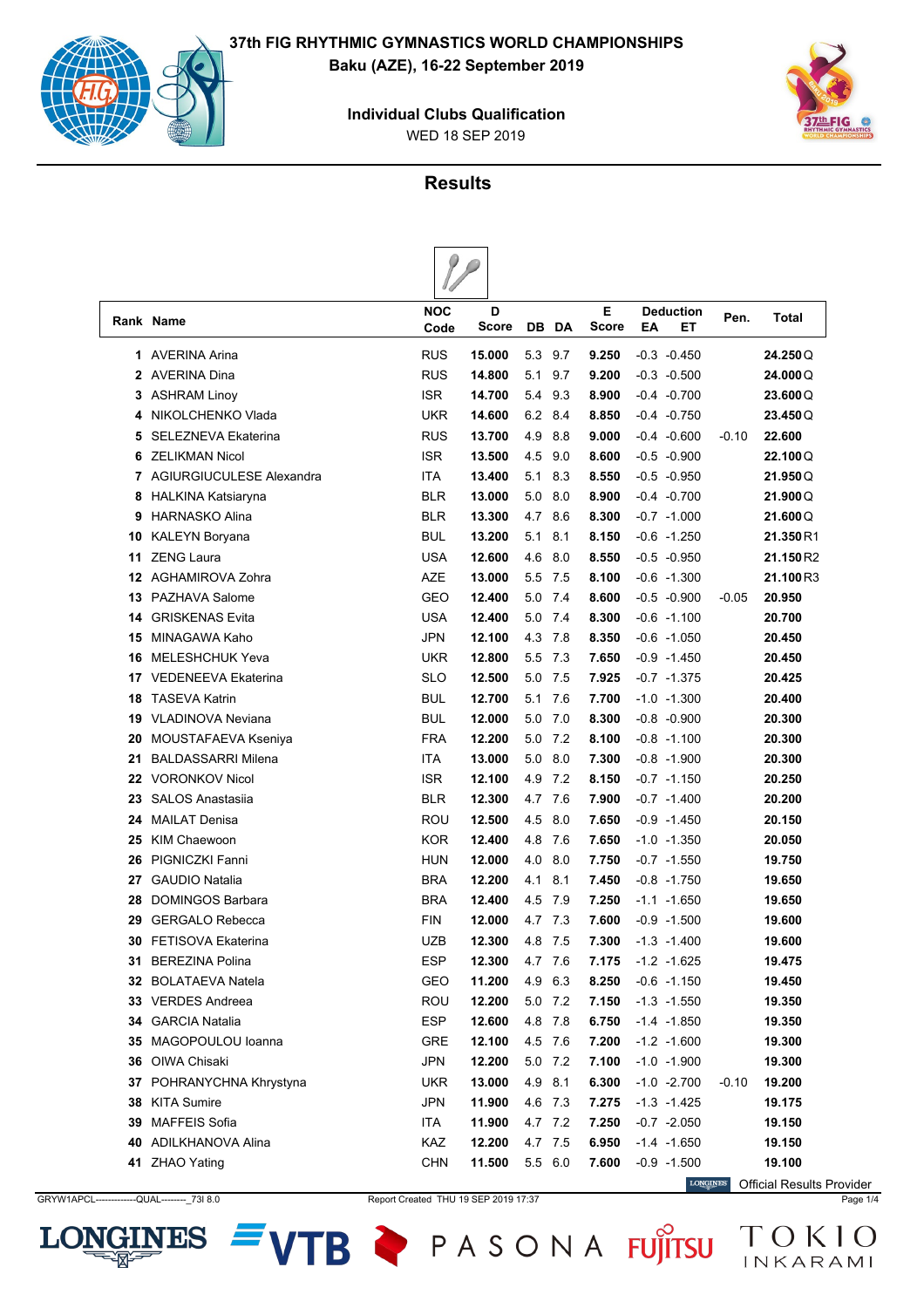

**INES** 

LON





#### **Results**

|    | Rank Name                    | <b>NOC</b><br>Code | D<br>Score | DB  | DA  | Е<br>Score | ΕA | <b>Deduction</b><br>EТ | Pen.    | <b>Total</b> |
|----|------------------------------|--------------------|------------|-----|-----|------------|----|------------------------|---------|--------------|
| 42 | <b>RUPRECHT Nicol</b>        | AUT                | 11.000     | 4.7 | 6.3 | 7.950      |    | $-0.7 -1.350$          |         | 18.950       |
| 43 | <b>TASHKENBAEVA Sabina</b>   | <b>UZB</b>         | 11.800     | 4.6 | 7.2 | 7.000      |    | $-1.0 -2.000$          |         | 18.800       |
| 44 | <b>SEO Goeun</b>             | <b>KOR</b>         | 11.900     | 4.3 | 7.6 | 6.700      |    | $-1.6 - 1.700$         |         | 18.600       |
| 45 | <b>IAMPOLSKAIA Elizaveta</b> | <b>MDA</b>         | 11.700     | 5.0 | 6.7 | 6.800      |    | $-1.5 - 1.700$         |         | 18.500       |
| 46 | <b>FEELEY Camilla</b>        | <b>USA</b>         | 10.700     | 4.3 | 6.4 | 7.650      |    | $-0.8 - 1.550$         |         | 18.350       |
| 47 | <b>UCHIDA Katherine</b>      | CAN                | 11.200     | 5.0 | 6.2 | 7.100      |    | $-1.1 - 1.800$         |         | 18.300       |
| 47 | <b>JUHASZ Anna</b>           | <b>HUN</b>         | 11.200     | 4.6 | 6.6 | 7.100      |    | $-1.1 - 1.800$         |         | 18.300       |
| 49 | <b>CASTILLO GALINDO Rut</b>  | <b>MEX</b>         | 11.000     | 4.2 | 6.8 | 7.250      |    | $-1.0 -1.750$          |         | 18.250       |
| 50 | <b>BELJAJEVA Adelina</b>     | <b>EST</b>         | 11.900     | 5.0 | 6.9 | 6.400      |    | $-1.5 -2.100$          | $-0.10$ | 18.200       |
| 51 | ARBOLISHVILI Ketevan         | GEO                | 10.600     | 4.7 | 5.9 | 7.450      |    | $-0.8 - 1.750$         |         | 18.050       |
| 52 | <b>BOGDANOVA Viktoria</b>    | <b>EST</b>         | 11.300     | 4.4 | 6.9 | 6.700      |    | $-1.2 -2.100$          |         | 18.000       |
| 53 | <b>BUDGINAS Brigita</b>      | LTU                | 10.700     | 4.2 | 6.5 | 7.200      |    | $-1.0 -1.800$          |         | 17.900       |
| 54 | <b>KELAIDITI Eleni</b>       | <b>GRE</b>         | 11.400     | 4.6 | 6.8 | 6.500      |    | $-1.3 -2.200$          |         | 17.900       |
| 55 | <b>MARZOUK Habiba</b>        | EGY                | 10.800     | 4.7 | 6.1 | 7.050      |    | $-0.8 -2.150$          |         | 17.850       |
| 56 | ARAUJO Rita                  | <b>POR</b>         | 11.100     | 4.8 | 6.3 | 6.750      |    | $-1.1 - 2.150$         |         | 17.850       |
| 57 | LIU Jiahui                   | <b>CHN</b>         | 11.400     | 4.3 | 7.1 | 6.450      |    | $-1.6 - 1.950$         |         | 17.850       |
| 58 | <b>TLEKENOVA Adilya</b>      | <b>KAZ</b>         | 11.900     | 4.4 | 7.5 | 5.950      |    | $-1.8 - 2.250$         |         | 17.850       |
| 59 | <b>TIKKANEN Jouki</b>        | <b>FIN</b>         | 10.900     | 4.3 | 6.6 | 6.900      |    | $-1.0 -2.100$          |         | 17.800       |
| 60 | <b>USMANOVA Nurinisso</b>    | <b>UZB</b>         | 11.600     | 4.7 | 6.9 | 6.200      |    | $-1.4 -2.400$          |         | 17.800       |
| 61 | KOZIOL Natalia               | POL                | 11.200     | 4.7 | 6.5 | 6.600      |    | $-1.2 -2.200$          | $-0.05$ | 17.750       |
| 62 | <b>IAKOVLEVA Lidija</b>      | <b>AUS</b>         | 10.500     | 4.7 | 5.8 | 7.200      |    | $-1.2 -1.600$          |         | 17.700       |
| 63 | CHAMZINA Alina               | <b>CZE</b>         | 10.700     | 4.8 | 5.9 | 6.950      |    | $-1.0 -2.050$          |         | 17.650       |
| 64 | KIROI-BOGATYREVA Alexandra   | AUS                | 10.600     | 4.0 | 6.6 | 6.850      |    | $-1.2 -1.950$          |         | 17.450       |
| 65 | ANO BACA Maria               | <b>ESP</b>         | 11.600     | 4.9 | 6.7 | 5.900      |    | $-1.4 -2.700$          | $-0.05$ | 17.450       |
| 66 | <b>SKITTIDI Viktoria</b>     | <b>CYP</b>         | 11.100     | 4.6 | 6.5 | 6.300      |    | $-1.4 -2.300$          | $-0.05$ | 17.350       |
| 67 | <b>WANG Lingyun</b>          | <b>CHN</b>         | 10.300     | 4.9 | 5.4 | 6.950      |    | $-1.0 -2.050$          |         | 17.250       |
| 68 | <b>ROMENSKI Valerie</b>      | <b>FRA</b>         | 10.400     | 4.1 | 6.3 | 6.850      |    | $-1.1 - 2.050$         |         | 17.250       |
| 69 | STOJANOV Rejchl              | <b>MKD</b>         | 11.400     | 4.3 | 7.1 | 5.850      |    | $-1.8 - 2.350$         |         | 17.250       |
| 70 | FERREIRA Margarida           | <b>POR</b>         | 10.200     | 4.0 | 6.2 | 7.000      |    | $-1.2 -1.800$          |         | 17.200       |
| 71 | KILIANOVA Xenia              | <b>SVK</b>         | 10.600     | 4.9 | 5.7 | 6.650      |    | $-1.3 -2.050$          | $-0.05$ | 17.200       |
|    | <b>72 GARCIA Natalie</b>     | CAN                | 10.700     | 4.4 | 6.3 | 6.500      |    | $-1.4 -2.100$          |         | 17.200       |
| 73 | <b>ABITOVA Roza</b>          | KAZ                | 11.000     | 4.8 | 6.2 | 6.000      |    | $-1.9 -2.100$          |         | 17.000       |
| 74 | <b>KELER Melany</b>          | EST                | 11.000     | 4.6 | 6.4 | 5.950      |    | $-1.7 -2.350$          |         | 16.950       |
| 75 | DAVID Alice Maria            | <b>ROU</b>         | 10.500     | 4.8 | 5.7 | 6.400      |    | $-1.5 -2.100$          |         | 16.900       |
| 76 | KIM Mun Ye                   | <b>PRK</b>         | 10.300     | 4.2 | 6.1 | 6.500      |    | $-1.5 - 2.000$         |         | 16.800       |
| 77 | <b>TUNCEL Kamelya</b>        | <b>TUR</b>         | 10.700     | 4.9 | 5.8 | 6.000      |    | $-1.6 -2.400$          |         | 16.700       |
| 78 | <b>CRANE Sophie</b>          | CAN                | 10.600     | 4.5 | 6.1 | 6.000      |    | $-1.5 - 2.500$         |         | 16.600       |
| 79 | <b>HUDIS Veronika</b>        | AZE                | 9.800      | 3.9 | 5.9 | 6.700      |    | $-0.9 -2.400$          |         | 16.500       |
| 80 | <b>JUAREZ Damaris</b>        | <b>MEX</b>         | 10.200     | 4.9 | 5.3 | 6.300      |    | $-1.3 -2.400$          |         | 16.500       |
| 81 | <b>ARVELO Aurora</b>         | <b>FIN</b>         | 10.600     | 4.1 | 6.5 | 6.100      |    | $-1.2 -2.700$          | $-0.30$ | 16.400       |
|    | 82 ZALESAKOVA Sabina         | CZE                | 9.600      | 3.6 | 6.0 | 6.775      |    | $-1.1 - 2.125$         |         | 16.375       |

VTB PASONA FUJITSU TOKIO

**LONGINES** Official Results ProviderGRYW1APCL-------------QUAL---------\_73I 8.0 Report Created THU 19 SEP 2019 17:37 Page 2/4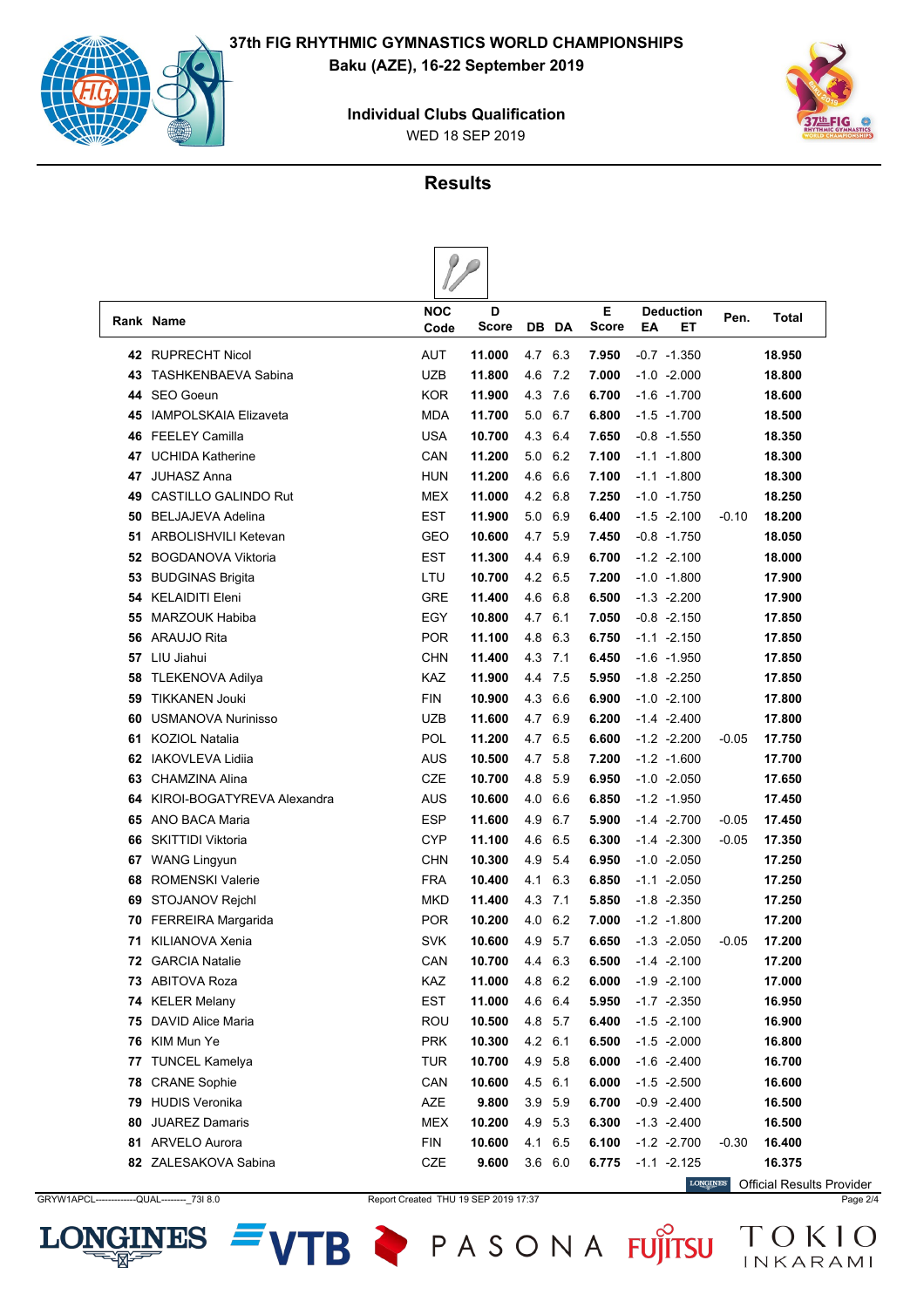





#### **Results**

|     | Rank Name                           | <b>NOC</b><br>Code | D<br>Score | DB.       | DA      | Е<br><b>Score</b> | EΑ | Deduction<br>EТ | Pen.    | <b>Total</b> |
|-----|-------------------------------------|--------------------|------------|-----------|---------|-------------------|----|-----------------|---------|--------------|
| 83  | <b>DERVISI Maria</b>                | GRE                | 9.900      | 4.2       | 5.7     | 6.450             |    | $-1.4 -2.150$   |         | 16.350       |
| 84  | OZCAN Zeynep                        | <b>TUR</b>         | 10.100     | 4.1       | 6.0     | 6.200             |    | $-1.7 -2.100$   |         | 16.300       |
| 85  | <b>SALES Laura</b>                  | <b>POR</b>         | 9.900      | 4.3       | 5.6     | 6.300             |    | $-1.3 -2.400$   |         | 16.200       |
| 86  | <b>OZGUR Irem</b>                   | <b>TUR</b>         | 9.500      | 4.0       | 5.5     | 6.650             |    | $-1.5 - 1.850$  |         | 16.150       |
| 87  | <b>SEMANOVA Kristina</b>            | <b>SVK</b>         | 10.000     | 4.0       | 6.0     | 6.100             |    | $-1.6 -2.300$   |         | 16.100       |
| 88  | <b>JUUL MOELLER Josephine</b>       | <b>NOR</b>         | 10.100     | 3.7       | 6.4     | 6.000             |    | $-1.8 - 2.200$  |         | 16.100       |
| 89  | LUZAN Yelyzaveta                    | AZE                | 9.600      | 4.4       | 5.2     | 6.750             |    | $-1.4 -1.850$   | $-0.30$ | 16.050       |
| 90  | <b>KIM Joowon</b>                   | <b>KOR</b>         | 10.300     | 3.5       | 6.8     | 5.750             |    | $-1.5 -2.750$   |         | 16.050       |
| 91  | <b>MILLON Maena</b>                 | <b>FRA</b>         | 8.700      | 4.1       | 4.6     | 7.300             |    | $-0.9 -1.800$   |         | 16.000       |
| 92  | <b>SADEK Alissa</b>                 | LBN                | 9.500      | 3.8       | 5.7     | 6.400             |    | $-1.4 -2.200$   |         | 15.900       |
| 93  | <b>TYNNING-BERGESTUEN Fredrikke</b> | <b>NOR</b>         | 9.800      | 3.8       | 6.0     | 6.000             |    | $-1.6 -2.400$   |         | 15.800       |
| 94  | ZAYED Haya                          | EGY                | 9.200      | 4.4       | 4.8     | 6.550             |    | $-1.2 -2.250$   | -0.05   | 15.700       |
| 95  | IVANOVA Julija                      | LTU                | 10.400     | 4.0       | 6.4     | 5.400             |    | $-2.0 -2.600$   | $-0.10$ | 15.700       |
| 96  | <b>BAKLAGINA Alina</b>              | LAT                | 9.600      | 3.9       | 5.7     | 6.050             |    | $-1.5 -2.450$   |         | 15.650       |
| 97  | <b>DUSSAN Lina</b>                  | COL                | 9.900      | 4.0       | 5.9     | 5.750             |    | $-1.5 -2.750$   |         | 15.650       |
| 97  | <b>AMZAN Izzah</b>                  | <b>MAS</b>         | 9.900      | 4.2       | 5.7     | 5.750             |    | $-1.5 -2.750$   |         | 15.650       |
| 99  | <b>SELIM Mariam</b>                 | EGY                | 9.500      | 5.0       | 4.5     | 6.050             |    | $-1.3 -2.650$   |         | 15.550       |
| 100 | KOI Sie Yan                         | <b>MAS</b>         | 9.100      | 4.4       | 4.7     | 6.400             |    | $-1.6 -2.000$   |         | 15.500       |
| 101 | <b>GALINDO Vanessa</b>              | COL                | 9.600      | 4.0       | 5.6     | 5.775             |    | $-1.5 -2.725$   |         | 15.375       |
| 102 | <b>JUHASZ Emma</b>                  | HUN                | 9.100      | 3.6       | 5.5     | 6.200             |    | $-1.3 -2.500$   |         | 15.300       |
| 103 | POLSTJANAJA Jelizaveta              | LAT                | 10.600     | 5.4       | 5.2     | 5.250             |    | $-1.6 - 3.150$  | -0.60   | 15.250       |
| 104 | <b>BURGER Lilica</b>                | <b>RSA</b>         | 9.200      | 4.4       | 4.8     | 5.900             |    | $-1.4 -2.700$   |         | 15.100       |
| 105 | <b>BLAZIC Andrijana</b>             | SRB                | 9.400      | 4.3       | 5.1     | 5.700             |    | $-1.8 - 2.500$  |         | 15.100       |
| 106 | NG Jia Wen                          | <b>MAS</b>         | 9.400      | 4.4       | 5.0     | 5.650             |    | $-1.8 - 2.550$  |         | 15.050       |
| 107 | BYKOVSKAIA Agata                    | KGZ                | 9.500      | 4.0       | 5.5     | 5.550             |    | $-1.8 - 2.650$  |         | 15.050       |
| 108 | <b>MIZUNE Karolina</b>              | LAT                | 9.400      | 3.9       | 5.5     | 5.600             |    | $-1.8 - 2.600$  |         | 15.000       |
| 109 | <b>ELLINA Eleni</b>                 | <b>CYP</b>         | 8.800      | 3.5       | 5.3     | 5.900             |    | $-1.5 -2.600$   |         | 14.700       |
| 110 | <b>ONDAATJE Anna-Marie</b>          | SRI                | 9.200      | 3.6       | 5.6     | 5.450             |    | $-1.6 -2.950$   |         | 14.650       |
|     | 111 RI Un Yong                      | <b>PRK</b>         | 8.100      | 3.2 4.9   |         | 6.500             |    | $-1.6 - 1.900$  |         | 14.600       |
|     | 112 IZABEKOVA Aisha                 | KGZ                | 8.800      | 4.3       | 4.5     | 5.800             |    | $-2.0 -2.200$   |         | 14.600       |
|     | 113 CRIJANOVSCHII Ella              | MDA                | 9.200      | 3.8 5.4   |         | 5.300             |    | $-1.5 - 3.200$  |         | 14.500       |
|     | 114 ZACREVSCHI Anastasia            | <b>MDA</b>         | 10.100     | 4.3 5.8   |         | 4.650             |    | $-1.8 - 3.550$  | -0.30   | 14.450       |
|     | 115 ZOREC Iza                       | <b>SLO</b>         | 8.800      | $3.8$ 5.0 |         | 5.450             |    | $-2.0 -2.550$   |         | 14.250       |
|     | 116 VINAS Oriana                    | COL                | 8.600      | 4.2 4.4   |         | 5.450             |    | $-1.3 -3.250$   |         | 14.050       |
|     | 117 GENUZIO Antonella               | BOL                | 8.800      | 4.2 4.6   |         | 5.250             |    | $-2.0 -2.750$   |         | 14.050       |
|     | 118 KHASHBAT Undram                 | MGL                | 9.300      | 3.8 5.5   |         | 4.750             |    | $-2.4 -2.850$   |         | 14.050       |
|     | 119 DIAZ Karla                      | <b>MEX</b>         | 8.800      | 3.7       | 5.1     | 5.500             |    | $-1.7 -2.800$   | -0.40   | 13.900       |
|     | 120 SKLIOUTOVSKAYA-LOPEZ Aleksandra | <b>PUR</b>         | 8.300      | 3.3 5.0   |         | 5.550             |    | $-1.4 - 3.050$  |         | 13.850       |
|     | 121 CUSNIER Giuliana                | PUR                | 8.200      | 4.4 3.8   |         | 5.600             |    | $-1.4 -3.000$   |         | 13.800       |
|     | 122 BRATSBERG Ingrid                | <b>NOR</b>         | 8.300      | 4.1 4.2   |         | 5.500             |    | $-1.4 - 3.100$  |         | 13.800       |
|     | 123 CASTIGLIONI Lucia               | <b>SMR</b>         | 8.800      |           | 3.3 5.5 | 4.900             |    | $-2.2 -2.900$   |         | 13.700       |

LON

**INES** 

GRYW1APCL-------------QUAL---------\_73I 8.0 Report Created THU 19 SEP 2019 17:37 Page 3/4

VTB PASONA FUJITSU TOKIO

**LONGINES** Official Results Provider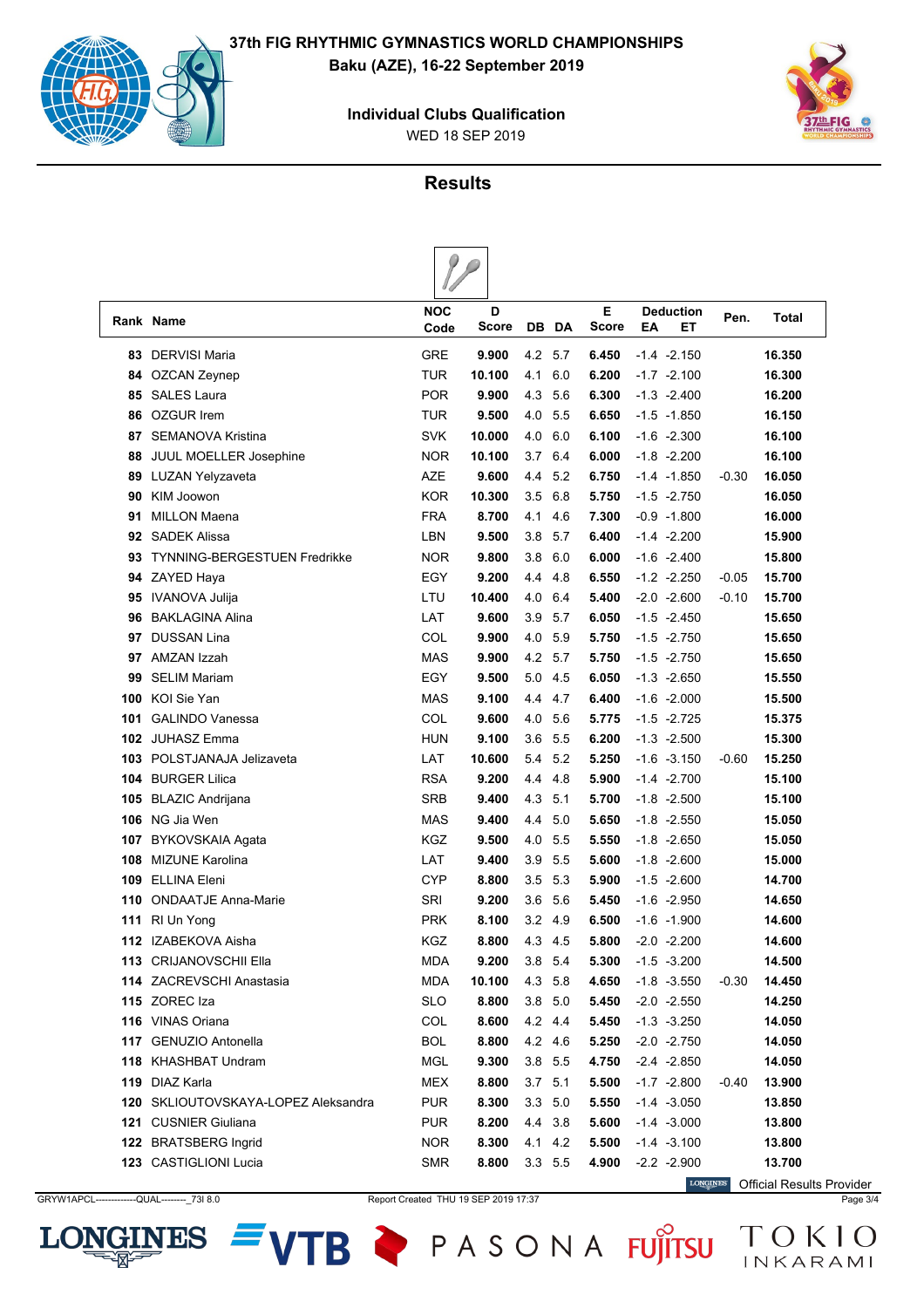

<u>= 2212 - </u>





INKARAMI

# **Results**

 $\rho$ 

|     |                               | $\sqrt{}$          |                   |     |       |                   |                              |         |              |
|-----|-------------------------------|--------------------|-------------------|-----|-------|-------------------|------------------------------|---------|--------------|
|     | Rank Name                     | <b>NOC</b><br>Code | D<br><b>Score</b> |     | DB DA | Е<br><b>Score</b> | <b>Deduction</b><br>EA<br>EТ | Pen.    | <b>Total</b> |
| 124 | MEDER Julia                   | <b>AUT</b>         | 8.300             | 3.6 | 4.7   | 5.200             | $-1.9 -2.900$                |         | 13.500       |
| 125 | <b>GOMES Luana</b>            | ANG                | 8.300             | 2.7 | 5.6   | 5.200             | $-1.7 - 3.100$               |         | 13.500       |
|     | 126 PETTERSSON Cassandra      | <b>SWE</b>         | 8.100             | 3.9 | 4.2   | 5.350             | $-2.0 -2.650$                |         | 13.450       |
| 127 | <b>BOZIC Laura</b>            | <b>CRO</b>         | 7.900             | 2.8 | 5.1   | 5.500             | $-1.9 -2.600$                | $-0.05$ | 13.350       |
| 128 | <b>GILL Ashari</b>            | AUS                | 8.700             | 4.0 | 4.7   | 4.650             | $-2.1 - 3.250$               |         | 13.350       |
| 129 | JERMAN BUKAVEC Aja            | <b>SLO</b>         | 8.800             | 3.7 | 5.1   | 4.450             | $-1.8 - 3.750$               |         | 13.250       |
| 130 | <b>RIBARIC Petra</b>          | CRO                | 7.100             | 3.8 | 3.3   | 6.100             | $-1.4 -2.500$                |         | 13.200       |
| 131 | <b>MASIONYTE Neringa</b>      | LTU                | 7.500             | 3.5 | 4.0   | 5.500             | $-2.1 - 2.400$               |         | 13.000       |
|     | 132 HOFMANN Lisa              | <b>AUT</b>         | 8.000             | 3.8 | 4.2   | 5.000             | $-1.8 - 3.200$               |         | 13.000       |
| 133 | <b>SVENNBECK Alva</b>         | <b>SWE</b>         | 7.500             | 3.7 | 3.8   | 5.325             | $-1.7 -2.975$                |         | 12.825       |
|     | 134 SAMBOL Lana               | <b>CRO</b>         | 8.100             | 2.8 | 5.3   | 4.650             | $-1.8 - 3.550$               |         | 12.750       |
| 135 | <b>LIMPANICH Benjaporn</b>    | <b>THA</b>         | 8.400             | 4.2 | 4.2   | 4.300             | $-2.3 -3.400$                |         | 12.700       |
| 136 | <b>MASSINI Elettra</b>        | <b>SMR</b>         | 7.200             | 3.5 | 3.7   | 5.350             | $-2.0 -2.650$                |         | 12.550       |
| 137 | <b>GARDINER Shannon</b>       | <b>RSA</b>         | 7.500             | 3.6 | 3.9   | 4.700             | $-1.8 - 3.500$               |         | 12.200       |
|     | 138 ABASTOFLOR Fabiana        | <b>BOL</b>         | 7.900             | 3.6 | 4.3   | 4.150             | $-2.1 - 3.750$               |         | 12.050       |
| 139 | <b>SCHULTZ Isabella</b>       | <b>DEN</b>         | 6.700             | 3.4 | 3.3   | 5.100             | $-1.8 - 3.100$               |         | 11.800       |
| 140 | <b>KULSANAWONG Nat</b>        | <b>THA</b>         | 7.400             | 4.0 | 3.4   | 4.200             | $-2.3 -3.500$                |         | 11.600       |
| 141 | <b>ENGDAHL Meja</b>           | <b>SWE</b>         | 6.200             | 2.6 | 3.6   | 5.350             | $-1.8 - 2.850$               |         | 11.550       |
|     | <b>142</b> ALVES LOPES Marcia | <b>CPV</b>         | 7.200             | 2.3 | 4.9   | 4.300             | $-2.3 -3.400$                |         | 11.500       |
| 143 | <b>KRISTENSEN Josefie</b>     | <b>DEN</b>         | 7.000             | 2.6 | 4.4   | 4.400             | $-2.4 -3.200$                |         | 11.400       |
|     | 144 COUROUBLE Aya             | <b>BEL</b>         | 6.700             | 3.0 | 3.7   | 4.500             | $-2.0 -3.500$                |         | 11.200       |
| 145 | <b>KRISTENSEN Emilie</b>      | <b>DEN</b>         | 6.900             | 3.0 | 3.9   | 4.300             | $-2.2 -3.500$                |         | 11.200       |
| 146 | <b>DEWAN Azra</b>             | <b>RSA</b>         | 6.700             | 2.8 | 3.9   | 3.950             | $-2.6 -3.450$                |         | 10.650       |
| 147 | <b>TSOGTBAYAR Saruul</b>      | MGL                | 6.300             | 3.8 | 2.5   | 3.900             | $-2.8 - 3.300$               | $-0.05$ | 10.150       |
| 148 | <b>GARBARINO Monica</b>       | <b>SMR</b>         | 5.500             | 2.0 | 3.5   | 4.000             | $-2.3 -3.700$                |         | 9.500        |
| 149 | <b>VARAS Carla</b>            | AND                | 6.500             | 3.5 | 3.0   | 2.850             | $-2.2 -4.950$                |         | 9.350        |
| 150 | <b>MARKOVIC Jovana</b>        | <b>MNE</b>         | 5.800             | 1.9 | 3.9   | 3.150             | $-3.2 -3.650$                |         | 8.950        |
| 151 | <b>JOVANOVIC Anja</b>         | <b>MNE</b>         | 5.000             | 2.8 | 2.2   | 3.350             | $-2.5 -4.150$                |         | 8.350        |
| 152 | <b>TOMAS Alice</b>            | <b>ANG</b>         | 4.400             | 1.5 | 2.9   | 2.350             | $-3.0 -4.650$                |         | 6.750        |
| 153 | <b>HIGINO Sofia</b>           | ANG                | 4.100             | 2.1 | 2.0   | 2.400             | $-2.9 -4.700$                |         | 6.500        |

| Legend:<br><b>D</b> Difficulty<br>Pen. Penalty | <b>DA</b> Difficulty Apparatus<br><b>Q</b> Qualified for Clubs Final | <b>DB</b> Difficulty Body<br><b>Rx</b> Reserve for Clubs Final | <b>E</b> Execution                   | <b>EA</b> Execution Artistic | <b>ET</b> Execution Technical |                                  |
|------------------------------------------------|----------------------------------------------------------------------|----------------------------------------------------------------|--------------------------------------|------------------------------|-------------------------------|----------------------------------|
|                                                |                                                                      |                                                                |                                      |                              | <b>LONGINES</b>               | <b>Official Results Provider</b> |
|                                                | GRYW1APCL--------------QUAL-------- 73I 8.0                          |                                                                | Report Created THU 19 SEP 2019 17:37 |                              |                               | Page 4/4                         |
|                                                | LONGINES $= \sqrt{7}$                                                |                                                                |                                      | P A S O N A                  | <b>FUITSU</b>                 | NK AD AMI                        |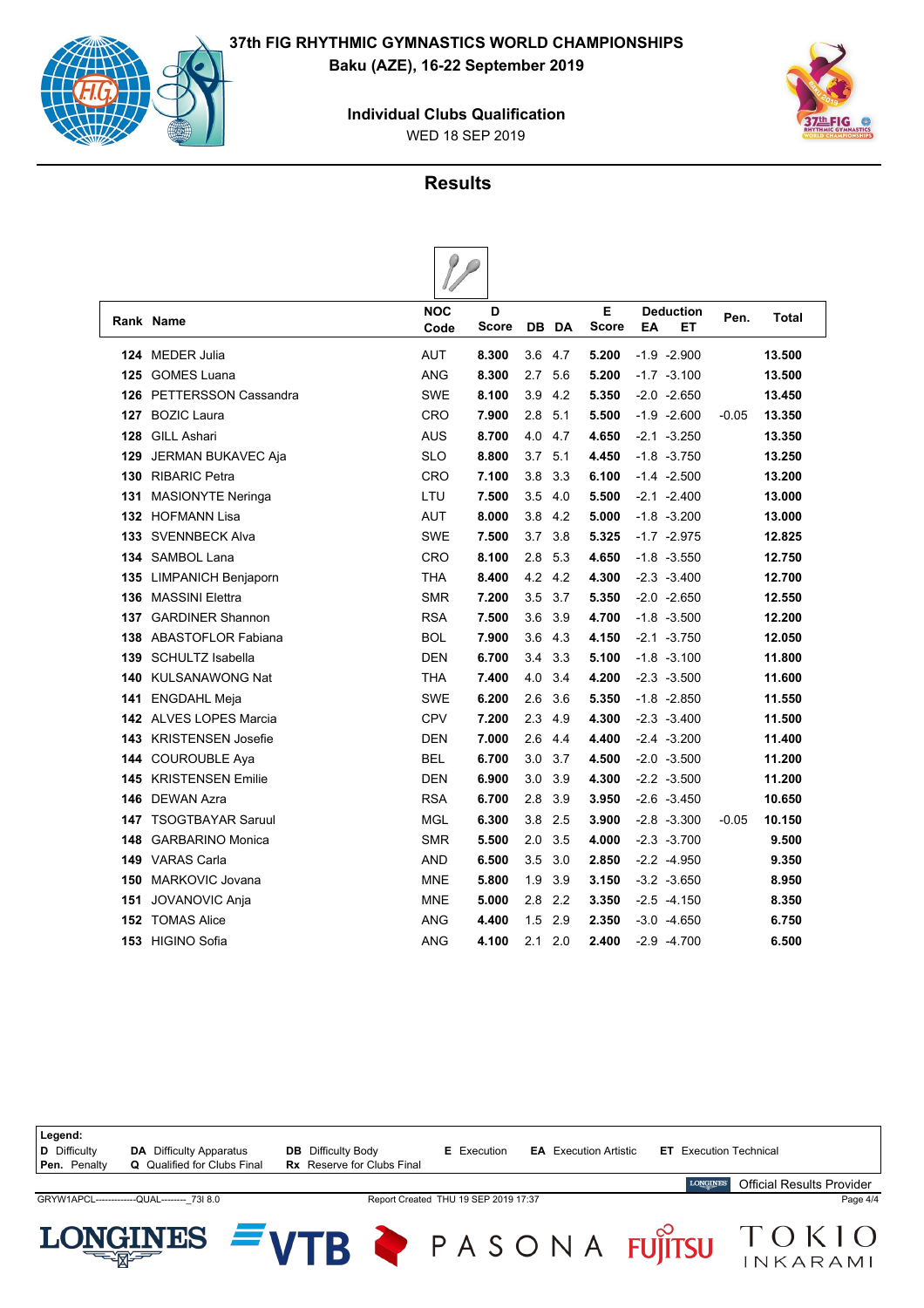

**INES** 

LON





**Results**

|    |                                    |                    | $\mathbf v$ |         |     |                   |    |                 |         |           |
|----|------------------------------------|--------------------|-------------|---------|-----|-------------------|----|-----------------|---------|-----------|
|    | Rank Name                          | <b>NOC</b><br>Code | D<br>Score  | DB      | DA  | Е<br><b>Score</b> | ΕA | Deduction<br>EТ | Pen.    | Total     |
| 1  | <b>AVERINA Dina</b>                | <b>RUS</b>         | 12.500      | 5.0     | 7.5 | 9.200             |    | $-0.3 -0.500$   |         | 21.700Q   |
| 2  | <b>ASHRAM Linoy</b>                | <b>ISR</b>         | 12.400      | 5.2     | 7.2 | 8.750             |    | $-0.5 -0.750$   |         | 21.150Q   |
| 3  | NIKOLCHENKO Vlada                  | <b>UKR</b>         | 12.500      | 6.0     | 6.5 | 8.650             |    | $-0.5 -0.850$   |         | 21.150Q   |
| 4  | SELEZNEVA Ekaterina                | <b>RUS</b>         | 11.900      | 5.1     | 6.8 | 8.900             |    | $-0.4 -0.700$   | $-0.10$ | 20.700Q   |
| 5  | <b>BALDASSARRI Milena</b>          | <b>ITA</b>         | 12.100      | 5.0     | 7.1 | 8.400             |    | $-0.6 - 1.000$  |         | 20.500Q   |
| 6  | <b>AVERINA Arina</b>               | <b>RUS</b>         | 11.800      | 5.6     | 6.2 | 8.500             |    | $-0.5 -1.000$   |         | 20.300    |
| 7  | <b>SALOS Anastasija</b>            | <b>BLR</b>         | 11.500      | 5.0     | 6.5 | 8.600             |    | $-0.6 - 0.800$  |         | 20.100Q   |
| 8  | <b>HARNASKO Alina</b>              | <b>BLR</b>         | 11.600      | 5.2     | 6.4 | 8.450             |    | $-0.7 -0.850$   |         | 20.050Q   |
| 9  | <b>ZENG Laura</b>                  | <b>USA</b>         | 11.000      | 4.8     | 6.2 | 8.400             |    | $-0.6 -1.000$   |         | 19.400Q   |
| 10 | <b>ZELIKMAN Nicol</b>              | <b>ISR</b>         | 11.100      | 4.5     | 6.6 | 8.250             |    | $-0.7 -1.050$   |         | 19.350 R1 |
| 11 | <b>VLADINOVA Neviana</b>           | <b>BUL</b>         | 10.900      | 5.1     | 5.8 | 8.350             |    | $-0.6 - 1.050$  |         | 19.250R2  |
| 12 | <b>KALEYN Boryana</b>              | <b>BUL</b>         | 10.600      | 5.2     | 5.4 | 8.450             |    | $-0.5 -1.050$   |         | 19.050 R3 |
| 13 | HALKINA Katsiaryna                 | <b>BLR</b>         | 10.200      | 4.5     | 5.7 | 8.750             |    | $-0.5 -0.750$   |         | 18.950    |
| 14 | PAZHAVA Salome                     | GEO                | 10.700      | 5.2     | 5.5 | 8.200             |    | $-0.6 -1.200$   |         | 18.900    |
| 15 | <b>TASEVA Katrin</b>               | BUL                | 10.900      | 5.0     | 5.9 | 8.050             |    | $-0.7 -1.250$   | $-0.15$ | 18.800    |
| 16 | <b>AGHAMIROVA Zohra</b>            | <b>AZE</b>         | 10.700      | 5.6     | 5.1 | 8.000             |    | $-0.7 -1.300$   |         | 18.700    |
| 17 | <b>GRISKENAS Evita</b>             | <b>USA</b>         | 10.500      | 4.9     | 5.6 | 8.100             |    | $-0.6 -1.300$   |         | 18.600    |
| 18 | <b>MAILAT Denisa</b>               | ROU                | 10.800      | 5.0     | 5.8 | 7.700             |    | $-0.9 - 1.400$  |         | 18.500    |
| 19 | <b>TLEKENOVA Adilya</b>            | KAZ                | 11.400      | 4.8     | 6.6 | 7.100             |    | $-1.2 -1.700$   |         | 18.500    |
| 20 | <b>MELESHCHUK Yeva</b>             | <b>UKR</b>         | 11.100      | 6.1     | 5.0 | 7.350             |    | $-1.0 - 1.650$  |         | 18.450    |
| 21 | <b>VEDENEEVA Ekaterina</b>         | SLO                | 10.200      | 4.8     | 5.4 | 8.200             |    | $-0.7 -1.100$   |         | 18.400    |
| 22 | POHRANYCHNA Khrystyna              | <b>UKR</b>         | 10.600      | 5.0     | 5.6 | 7.800             |    | $-0.9 - 1.300$  |         | 18.400    |
| 23 | OIWA Chisaki                       | <b>JPN</b>         | 10.300      | 5.3     | 5.0 | 8.000             |    | $-0.8 - 1.200$  |         | 18.300    |
| 24 | <b>KELAIDITI Eleni</b>             | <b>GRE</b>         | 10.400      | 4.9     | 5.5 | 7.800             |    | $-0.9 - 1.300$  |         | 18.200    |
| 25 | <b>TELEGINA Yuliana</b>            | <b>ISR</b>         | 10.500      | 4.4     | 6.1 | 7.600             |    | $-1.1 - 1.300$  | $-0.05$ | 18.050    |
| 26 | ZHAO Yating                        | <b>CHN</b>         | 10.300      | 5.4     | 4.9 | 7.600             |    | $-0.9 - 1.500$  |         | 17.900    |
| 27 | POLSTJANAJA Jelizaveta             | LAT                | 10.400      | 5.2     | 5.2 | 7.400             |    | $-1.0 - 1.600$  |         | 17.800    |
| 28 | <b>TASHKENBAEVA Sabina</b>         | UZB                | 10.300      | 4.7     | 5.6 | 7.450             |    | $-1.0 - 1.550$  |         | 17.750    |
| 29 | <b>ADILKHANOVA Alina</b>           | KAZ                | 10.400      | 4.9     | 5.5 | 7.300             |    | $-1.1 - 1.600$  |         | 17.700    |
| 30 | PIGNICZKI Fanni                    | <b>HUN</b>         | 10.000      | 4.4     | 5.6 | 7.500             |    | $-1.0 -1.500$   |         | 17.500    |
|    | <b>31</b> RUSSO Alessia            | ITA                | 10.600      | 4.5 6.1 |     | 6.750             |    | $-1.2 -2.050$   |         | 17.350    |
|    | 32 FETISOVA Ekaterina              | <b>UZB</b>         | 10.400      | 4.8 5.6 |     | 6.850             |    | $-1.2 -1.950$   |         | 17.250    |
|    | 33 FEELEY Camilla                  | <b>USA</b>         | 9.800       | 4.7 5.1 |     | 7.400             |    | $-0.8 - 1.800$  |         | 17.200    |
|    | 34 KIM Chaewoon                    | <b>KOR</b>         | 10.200      | 4.8 5.4 |     | 7.000             |    | $-1.0 -2.000$   |         | 17.200    |
| 35 | <b>HUDIS Veronika</b>              | AZE                | 9.700       | 4.8 4.9 |     | 7.450             |    | $-0.9 - 1.650$  |         | 17.150    |
|    | <b>36 AGIURGIUCULESE Alexandra</b> | ITA                | 9.900       | 4.8 5.1 |     | 7.250             |    | $-0.8 - 1.950$  |         | 17.150    |
|    | <b>37 IAMPOLSKAIA Elizaveta</b>    | MDA                | 10.300      | 5.1 5.2 |     | 6.800             |    | $-1.4 - 1.800$  |         | 17.100    |
| 38 | <b>RUPRECHT Nicol</b>              | AUT                | 9.200       | 4.9 4.3 |     | 7.850             |    | $-0.7 -1.450$   |         | 17.050    |
| 39 | <b>BUDGINAS Brigita</b>            | LTU                | 10.000      | 4.1 5.9 |     | 7.050             |    | $-1.5 - 1.450$  |         | 17.050    |
| 40 | LIU Jiahui                         | <b>CHN</b>         | 10.000      | 3.9 6.1 |     | 6.900             |    | $-1.2 -1.900$   |         | 16.900    |
| 41 | <b>BOLATAEVA Natela</b>            | GEO                | 9.000       | 5.1 3.9 |     | 7.800             |    | $-0.7 -1.500$   |         | 16.800    |

VTB PASONA FUJITSU TOKIO

**LONGINES** Official Results ProviderGRYW1APRI-------------QUAL---------\_73I 8.0 Report Created THU 19 SEP 2019 17:28 Page 1/4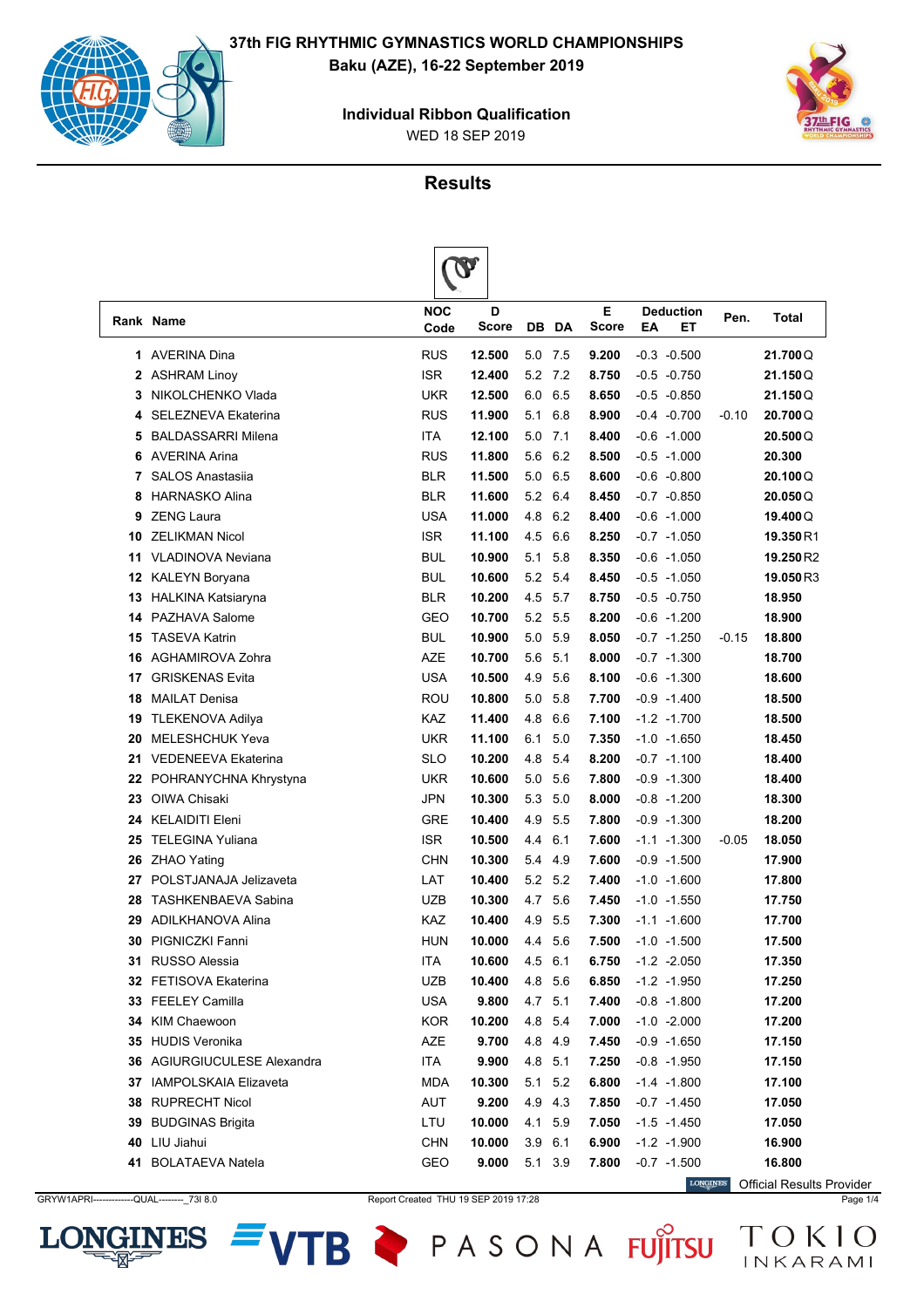

WED 18 SEP 2019 **Individual Ribbon Qualification**



### **Results**

|    |                             |                    | $\boldsymbol{Q}$  |         |           |            |    |                        |         |        |
|----|-----------------------------|--------------------|-------------------|---------|-----------|------------|----|------------------------|---------|--------|
|    | Rank Name                   | <b>NOC</b><br>Code | D<br><b>Score</b> | DB.     | DA        | Е<br>Score | ΕA | <b>Deduction</b><br>EТ | Pen.    | Total  |
| 42 | <b>USMANOVA Nurinisso</b>   | UZB                | 10.500            | 5.0     | 5.5       | 6.300      |    | $-1.3 -2.400$          |         | 16.800 |
| 43 | MOUSTAFAEVA Kseniya         | <b>FRA</b>         | 9.700             | 4.5     | 5.2       | 7.000      |    | $-0.9 -2.100$          |         | 16.700 |
| 44 | <b>GERGALO Rebecca</b>      | <b>FIN</b>         | 10.000            | 4.5     | 5.5       | 6.600      |    | $-1.3 -2.100$          |         | 16.600 |
| 45 | <b>GARCIA Natalie</b>       | CAN                | 9.300             | 4.1     | 5.2       | 7.050      |    | $-1.1 - 1.850$         |         | 16.350 |
| 46 | KIM Mun Ye                  | <b>PRK</b>         | 9.200             | 4.3     | 4.9       | 7.150      |    | $-1.3 - 1.550$         | $-0.15$ | 16.200 |
| 47 | <b>ARVELO Aurora</b>        | <b>FIN</b>         | 9.800             | 4.4     | 5.4       | 6.600      |    | $-1.4 -2.000$          | $-0.30$ | 16.100 |
| 48 | <b>GARCIA Natalia</b>       | <b>ESP</b>         | 9.800             | 4.7     | 5.1       | 6.300      |    | $-1.2 -2.500$          |         | 16.100 |
| 49 | KIROI-BOGATYREVA Alexandra  | AUS                | 9.500             | 3.7     | 5.8       | 6.600      |    | $-1.3 -2.100$          | $-0.05$ | 16.050 |
| 50 | <b>GAUDIO Natalia</b>       | <b>BRA</b>         | 9.700             | 4.1     | 5.6       | 6.300      |    | $-1.2 -2.500$          |         | 16.000 |
| 51 | <b>KELER Melany</b>         | <b>EST</b>         | 9.600             | 5.0     | 4.6       | 6.300      |    | $-1.5 -2.200$          |         | 15.900 |
| 52 | <b>ARBOLISHVILI Ketevan</b> | GEO                | 9.100             | 5.2     | 3.9       | 6.750      |    | $-1.1 - 2.150$         |         | 15.850 |
| 53 | <b>UCHIDA Katherine</b>     | CAN                | 8.700             | 4.6     | 4.1       | 7.100      |    | $-1.2 -1.700$          |         | 15.800 |
| 54 | <b>BOGDANOVA Viktoria</b>   | <b>EST</b>         | 9.300             | 4.3     | 5.0       | 6.800      |    | $-1.1 - 2.100$         | $-0.30$ | 15.800 |
| 55 | <b>ZACREVSCHI Anastasia</b> | <b>MDA</b>         | 9.200             | 4.7     | 4.5       | 6.600      |    | $-1.3 -2.100$          | $-0.05$ | 15.750 |
| 56 | LIM Se-Eun                  | <b>KOR</b>         | 9.300             | 4.4     | 4.9       | 6.400      |    | $-1.5 -2.100$          |         | 15.700 |
| 57 | <b>WANG Lingyun</b>         | <b>CHN</b>         | 8.600             | 4.9     | 3.7       | 7.050      |    | $-1.0 - 1.950$         |         | 15.650 |
| 58 | <b>MALPICA Marina</b>       | <b>MEX</b>         | 9.500             | 4.2     | 5.3       | 6.050      |    | $-1.4 -2.550$          |         | 15.550 |
| 59 | <b>AESMA Carmen Marii</b>   | <b>EST</b>         | 9.300             | 4.4     | 4.9       | 6.150      |    | $-1.5 -2.350$          |         | 15.450 |
| 60 | <b>VINAS Oriana</b>         | COL                | 8.500             | 4.4     | 4.1       | 6.900      |    | $-1.4 -1.700$          |         | 15.400 |
| 61 | <b>SKITTIDI Viktoria</b>    | CYP                | 9.300             | 4.9     | 4.4       | 6.000      |    | $-1.8 -2.200$          |         | 15.300 |
| 62 | <b>JUHASZ Anna</b>          | <b>HUN</b>         | 8.900             | 4.3     | 4.6       | 6.300      |    | $-1.8 - 1.900$         |         | 15.200 |
| 63 | PODGORSEK Aleksandra        | <b>SLO</b>         | 9.500             | 4.8     | 4.7       | 5.500      |    | $-1.3 -3.200$          |         | 15.000 |
| 64 | <b>SELIM Mariam</b>         | <b>EGY</b>         | 8.200             | 4.7     | 3.5       | 6.700      |    | $-1.3 -2.000$          |         | 14.900 |
| 65 | <b>KOZIOL Natalia</b>       | POL                | 9.000             | 4.1     | 4.9       | 5.800      |    | $-1.5 -2.700$          |         | 14.800 |
| 66 | DIAZ Karla                  | <b>MEX</b>         | 9.200             | 4.6     | 4.6       | 5.700      |    | $-1.7 -2.600$          | $-0.10$ | 14.800 |
| 67 | STOYANOVA Anna              | <b>NOR</b>         | 8.300             | 4.2     | 4.1       | 6.450      |    | $-1.4 -2.150$          |         | 14.750 |
| 68 | <b>MILLON Maena</b>         | <b>FRA</b>         | 8.500             | 4.7     | 3.8       | 6.200      |    | $-1.3 -2.500$          |         | 14.700 |
| 69 | NG Jia Wen                  | <b>MAS</b>         | 7.800             | 4.3     | 3.5       | 6.850      |    | $-1.3 - 1.850$         |         | 14.650 |
| 70 | MAGOPOULOU Ioanna           | <b>GRE</b>         | 8.000             | 4.3     | 3.7       | 6.650      |    | $-1.5 - 1.850$         |         | 14.650 |
|    | 71 FERREIRA Margarida       | <b>POR</b>         | 8.100             | 3.9     | 4.2       | 6.550      |    | $-1.3 -2.150$          |         | 14.650 |
|    | <b>72 KILIANOVA Xenia</b>   | <b>SVK</b>         | 8.200             |         | 4.5 3.7   | 6.450      |    | $-1.4 -2.150$          |         | 14.650 |
| 73 | <b>BONDAR Dinora</b>        | <b>POR</b>         | 8.500             | 3.9     | 4.6       | 6.100      |    | $-1.7 -2.200$          |         | 14.600 |
| 74 | STOJANOV Rejchl             | <b>MKD</b>         | 8.500             | 4.2 4.3 |           | 6.050      |    | $-1.5 -2.450$          |         | 14.550 |
| 75 | CHAMZINA Alina              | CZE                | 8.200             | 4.0 4.2 |           | 6.300      |    | $-1.2 -2.500$          |         | 14.500 |
| 76 | <b>KITA Sumire</b>          | <b>JPN</b>         | 7.300             | 3.3     | 4.0       | 7.200      |    | $-1.1 - 1.700$         | $-0.05$ | 14.450 |
| 77 | ZALESAKOVA Sabina           | CZE                | 8.200             | 4.2 4.0 |           | 6.200      |    | $-1.5 - 2.300$         |         | 14.400 |
| 78 | SEO Goeun                   | <b>KOR</b>         | 7.900             |         | $3.9$ 4.0 | 6.450      |    | $-1.1 - 2.450$         |         | 14.350 |
| 79 | <b>GALINDO Vanessa</b>      | COL                | 8.200             | 3.7     | 4.5       | 6.150      |    | $-1.5 -2.350$          |         | 14.350 |
| 80 | <b>DERVISI Maria</b>        | GRE                | 8.800             | 4.3     | 4.5       | 5.450      |    | $-1.7 -2.850$          |         | 14.250 |
| 81 | IVANOVA Julija              | LTU                | 8.500             |         | 4.5 4.0   | 5.450      |    | $-1.9 -2.650$          |         | 13.950 |
|    | 82 TUNCEL Kamelya           | <b>TUR</b>         | 8.600             | 4.7 3.9 |           | 5.300      |    | $-1.5 -3.200$          |         | 13.900 |

GRYW1APRI------------QUAL---------\_73I 8.0 Report Created THU 19 SEP 2019 17:28 Page 2/4



LONGINES Official Results Provider

VTB PASONA FUJITSU TOKIO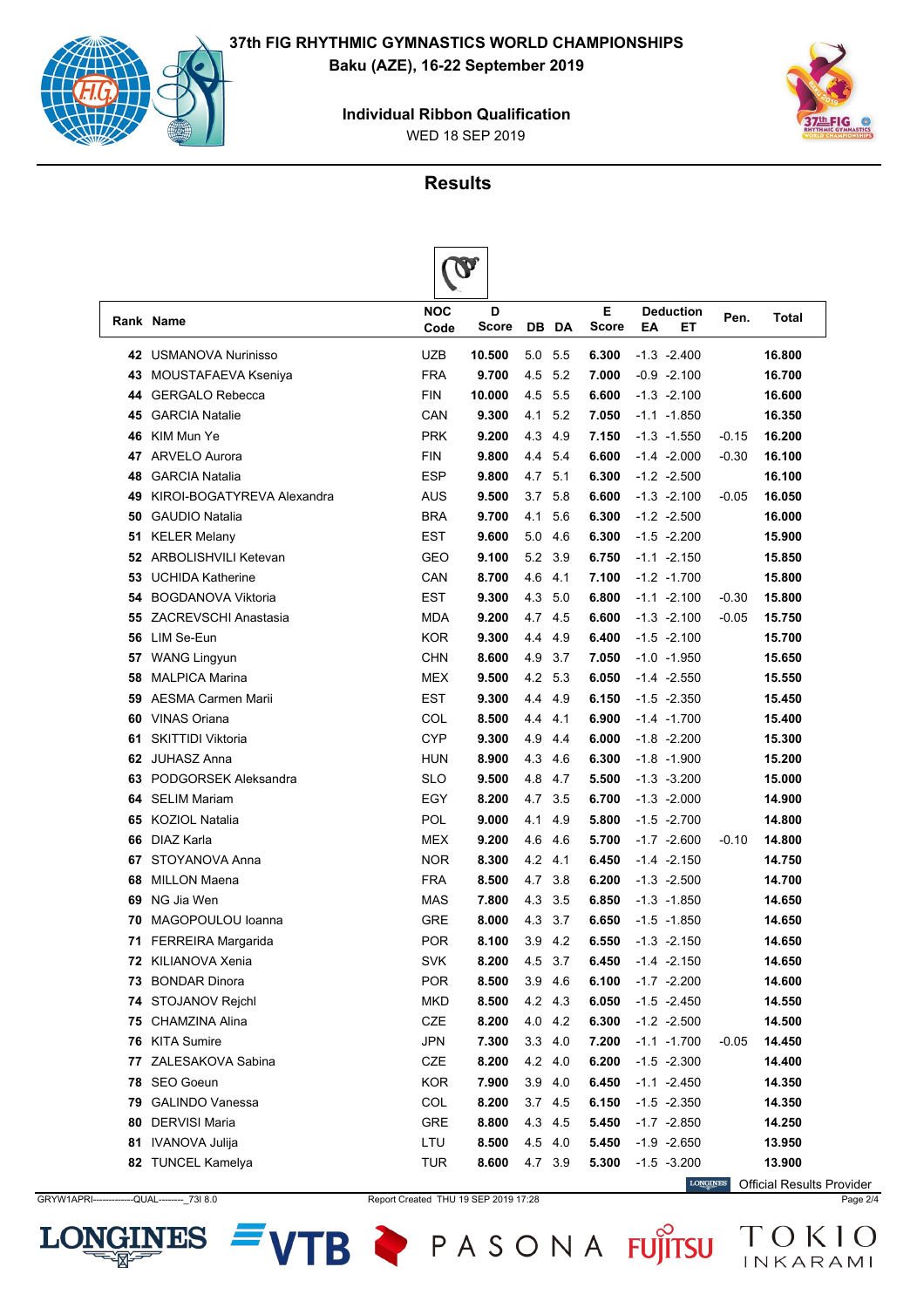

**INES** 

LON





#### **Results**

|     |                                     | $\mathbf{v}$       |            |             |     |                   |    |                        |         |        |
|-----|-------------------------------------|--------------------|------------|-------------|-----|-------------------|----|------------------------|---------|--------|
|     | Rank Name                           | <b>NOC</b><br>Code | D<br>Score | DB          | DA  | Е<br><b>Score</b> | ΕA | <b>Deduction</b><br>EТ | Pen.    | Total  |
| 83  | <b>ONDAATJE Anna-Marie</b>          | SRI                | 7.800      | 3.7         | 4.1 | 6.050             |    | $-1.6 -2.350$          |         | 13.850 |
| 84  | <b>DOMINGOS Barbara</b>             | <b>BRA</b>         | 8.400      | 3.5         | 4.9 | 5.450             |    | $-1.6 -2.950$          |         | 13.850 |
| 85  | ANO BACA Maria                      | <b>ESP</b>         | 9.000      | 4.6         | 4.4 | 5.050             |    | $-1.5 - 3.450$         | $-0.30$ | 13.750 |
| 86  | ZOREC Iza                           | <b>SLO</b>         | 8.300      | 4.1         | 4.2 | 5.400             |    | $-1.5 - 3.100$         |         | 13.700 |
| 87  | <b>GILL Ashari</b>                  | <b>AUS</b>         | 7.900      | 3.7         | 4.2 | 5.750             |    | $-1.4 -2.850$          |         | 13.650 |
| 88  | <b>SALES Laura</b>                  | <b>POR</b>         | 8.200      | 4.3         | 3.9 | 5.450             |    | $-1.8 - 2.750$         |         | 13.650 |
| 89  | <b>ROMENSKI Valerie</b>             | <b>FRA</b>         | 7.800      | 3.7         | 4.1 | 5.800             |    | $-1.5 -2.700$          |         | 13.600 |
| 90  | <b>BEREZINA Polina</b>              | <b>ESP</b>         | 7.400      | 3.5         | 3.9 | 6.100             |    | $-1.3 -2.600$          |         | 13.500 |
| 91  | <b>TIKKANEN Jouki</b>               | <b>FIN</b>         | 7.300      | 3.6         | 3.7 | 6.150             |    | $-1.2 -2.650$          |         | 13.450 |
| 92  | <b>ABITOVA Roza</b>                 | <b>KAZ</b>         | 7.500      | 3.4         | 4.1 | 5.900             |    | $-1.4 -2.700$          |         | 13.400 |
| 93  | IZABEKOVA Aisha                     | <b>KGZ</b>         | 8.100      | 4.3         | 3.8 | 5.250             |    | $-1.8 - 2.950$         |         | 13.350 |
| 94  | <b>CASTILLO GALINDO Rut</b>         | <b>MEX</b>         | 8.700      | 4.9         | 3.8 | 5.000             |    | $-1.4 - 3.600$         | $-0.35$ | 13.350 |
| 95  | <b>BOLDIZSAR Blanka</b>             | <b>HUN</b>         | 7.700      | 4.2         | 3.5 | 5.600             |    | $-1.5 -2.900$          |         | 13.300 |
| 96  | ZAYED Haya                          | EGY                | 7.400      | 4.3         | 3.1 | 5.850             |    | $-1.5 -2.650$          | $-0.05$ | 13.200 |
| 97  | <b>BAKLAGINA Alina</b>              | LAT                | 7.200      | 3.8         | 3.4 | 5.950             |    | $-1.6 -2.450$          |         | 13.150 |
| 98  | <b>CUSNIER Giuliana</b>             | <b>PUR</b>         | 7.800      | 4.0         | 3.8 | 5.350             |    | $-1.6 - 3.050$         | $-0.05$ | 13.100 |
| 99  | <b>VERDES Andreea</b>               | <b>ROU</b>         | 6.400      | 3.8         | 2.6 | 6.550             |    | -1.6 -1.850            |         | 12.950 |
| 100 | <b>DUSSAN Lina</b>                  | COL                | 7.300      | 4.1         | 3.2 | 5.550             |    | $-1.5 -2.950$          |         | 12.850 |
| 101 | <b>BYKOVSKAIA Agata</b>             | <b>KGZ</b>         | 7.800      | 4.4         | 3.4 | 5.100             |    | $-1.8 - 3.100$         | $-0.05$ | 12.850 |
| 102 | <b>BOZIC Laura</b>                  | CRO                | 7.100      | 3.9         | 3.2 | 5.700             |    | $-1.7 -2.600$          |         | 12.800 |
| 103 | KOI Sie Yan                         | <b>MAS</b>         | 6.400      | 3.7         | 2.7 | 6.300             |    | $-1.4 -2.300$          |         | 12.700 |
| 104 | <b>TYNNING-BERGESTUEN Fredrikke</b> | <b>NOR</b>         | 6.900      | 4.3         | 2.6 | 5.800             |    | $-1.6 -2.600$          |         | 12.700 |
| 105 | <b>PETTERSSON Cassandra</b>         | <b>SWE</b>         | 6.800      | 3.7         | 3.1 | 5.800             |    | $-1.6 -2.600$          | $-0.05$ | 12.550 |
| 106 | <b>CASTIGLIONI Lucia</b>            | <b>SMR</b>         | 7.100      | 3.2         | 3.9 | 5.450             |    | $-2.0 -2.550$          |         | 12.550 |
| 107 | <b>DAVID Alice Maria</b>            | ROU                | 7.100      | 4.3         | 2.8 | 5.400             |    | $-1.5 -3.100$          |         | 12.500 |
| 108 | OZCAN Zeynep                        | TUR                | 7.800      | 4.3         | 3.5 | 4.700             |    | $-1.8 - 3.500$         |         | 12.500 |
| 109 | <b>OZGUR Irem</b>                   | TUR                | 7.000      | 3.7         | 3.3 | 5.400             |    | $-1.6 -3.000$          |         | 12.400 |
| 110 | LIMPANICH Benjaporn                 | THA                | 6.800      | 4.2 2.6     |     | 5.450             |    | $-2.0 -2.550$          |         | 12.250 |
| 111 | <b>BURGER Lilica</b>                | <b>RSA</b>         | 6.800      | 4.2 2.6     |     | 5.350             |    | $-2.0 -2.650$          | $-0.05$ | 12.100 |
| 112 | MEDER Julia                         | AUT                | 6.800      | 3.4         | 3.4 | 5.300             |    | $-1.8 - 2.900$         |         | 12.100 |
|     | 113 BRATSBERG Ingrid                | <b>NOR</b>         | 7.300      | 4.3 3.0     |     | 4.500             |    | $-2.1 - 3.400$         |         | 11.800 |
|     | 114 IAKOVLEVA Lidiia                | <b>AUS</b>         | 6.300      | 4.1         | 2.2 | 5.400             |    | $-1.3 -3.300$          |         | 11.700 |
|     | 115 MIZUNE Karolina                 | LAT                | 7.100      | $3.7$ $3.4$ |     | 4.600             |    | $-2.2 -3.200$          | $-0.05$ | 11.650 |
|     | 116 TSOGTBAYAR Saruul               | <b>MGL</b>         | 6.900      | 3.6 3.3     |     | 4.650             |    | $-2.0 -3.350$          |         | 11.550 |
|     | 117 AMZAN Izzah                     | <b>MAS</b>         | 6.200      | 3.6 2.6     |     | 5.300             |    | $-1.5 -3.200$          |         | 11.500 |
|     | 118 SOBHY Tia                       | EGY                | 6.800      | 3.8 3.0     |     | 5.000             |    | $-1.5 - 3.500$         | $-0.30$ | 11.500 |
|     | 119 KULSANAWONG Nat                 | <b>THA</b>         | 6.200      | 3.8 2.4     |     | 5.050             |    | $-2.2 -2.750$          |         | 11.250 |
|     | 120 SADEK Alissa                    | LBN                | 6.700      | $3.7$ $3.0$ |     | 4.800             |    | $-1.9 - 3.300$         | $-0.30$ | 11.200 |
|     | 121 RIBARIC Petra                   | <b>CRO</b>         | 6.100      | $3.7$ 2.4   |     | 5.050             |    | $-1.6 - 3.350$         |         | 11.150 |
|     | 122 GARBARINO Monica                | <b>SMR</b>         | 6.100      | 3.7 2.4     |     | 5.000             |    | $-1.9 - 3.100$         |         | 11.100 |
|     | 123 COUROUBLE Aya                   | <b>BEL</b>         | 5.800      | $3.4$ 2.4   |     | 5.250             |    | $-1.8 - 2.950$         |         | 11.050 |

VTB PASONA FUJITSU TOKIO

**LONGINES** Official Results ProviderGRYW1APRI-------------QUAL---------\_73I 8.0 Report Created THU 19 SEP 2019 17:28 Page 3/4